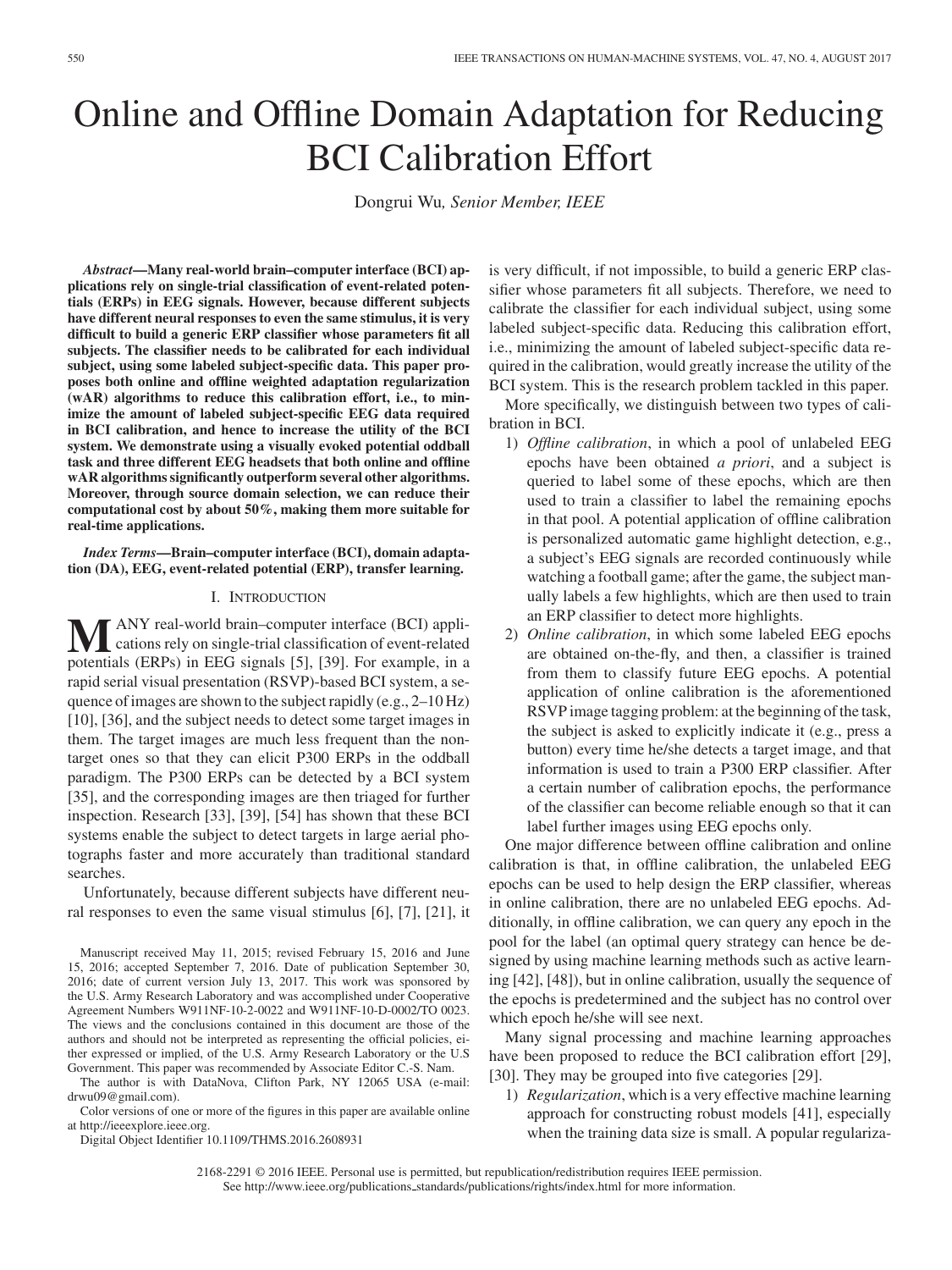tion approach in BCI calibration is shrinkage [27], which gives a regularized estimate of the covariance matrices.

- 2) *Transfer/multitask learning*, which uses relevant data from other subjects to help the current subject [19], [46]. The transfer learning (TL) [32] based approaches are particularly popular [1], [19], [20], [40], [46], [48], [49], [52], [53], because in many BCI applications, we can easily find legacy data from the same subject in the same task or similar tasks, or legacy data from different subjects in the same task or similar tasks. These data, which will be called auxiliary data in this paper, can be used to improve the learning performance of a new subject, or for a new task.
- 3) *Adaptive learning*, which refines the machine learning model as new (labeled or unlabeled) subject-specific data are available [23], [52], [53]. The main approach in this category is semisupervised learning [9], which is often used for offline BCI calibration where unlabeled data are available. Semisupervised learning first constructs an initial model from the labeled training data and then applies it to the unlabeled test data. The newly labeled test data are then integrated with the ground-truth training data to retrain the model, and hence to improve it iteratively.
- 4) *Active learning*, which optimally selects the most informative unlabeled samples to label [22], [31], [48], [50]. There are many criteria to determine which unlabeled samples are the most informative [42]. The most popular, and probably also the simplest, approach for classification is to select the samples that are closest to the current decision boundary, because the classifier is most uncertain about them. Active learning has been mainly used for offline BCI calibration, where unlabeled samples are available. However, a closely related technique, active class selection [24], can be used for online BCI calibration [49]. Its idea is to optimize the classes from which the new training samples are generated.
- 5) *A priori physiological information*, which can be used to construct the most useful EEG features. For example, prior information on which EEG channels are the most likely to be useful was used in [28] as a regularizer to optimize spatial filters, and beamforming has been used in [16] to find relevant features from prior regions of interest to reduce the calibration data requirement.

Interestingly, these five categories of approaches are not mutually exclusive: in fact they can be freely combined to further reduce the amount of subject-specific calibration data. An optimal spatial filter was designed in [28] for efficient subject-to-subject transfer by combining regularization and *a prior* information on which channels are the most likely to be useful. A collaborative filtering approach was developed in [49], which combined TL and active class selection to minimize the online calibration effort. An active TL approach was proposed in [48] for offline calibration, which combined TL and active learning to minimize the offline calibration effort. An active weighted adaptation regularization (wAR) approach, which combines active learning, TL, regularization, and semisupervised learning, was proposed in [51] to facilitate the switching between different EEG headsets. All these approaches are for BCI classification problems. However, recently, researchers have also started to apply these techniques for regression problems in BCI calibration. For example, a DA with the model fusion approach, which combines regularization and TL, was developed in [47] to estimate driver's drowsiness online continuously.

This paper presents a comprehensive overview and comparison of the offline and online weighted adaptation regularization with source domain selection (wARSDS) algorithms, which we proposed recently [52], [53]. The offline wARSDS algorithm, which combined TL, regularization, and semisupervised learning, was first developed in [53] for offline single-trial classification of ERPs in a visually evoked potential (VEP) oddball task. It was later extended to online calibration in an RSVP task [52], which still includes TL and regularization but not semisupervised learning because unlabeled samples are not available in online calibration. In this paper, we use a VEP oddball task and three different EEG headsets to show that they have consistently good performance across subjects and headsets. We also compare the performances of the offline and online wARSDS algorithms in identical experimental settings to investigate the effect of semisupervised learning and show that it can indeed help improve the calibration performance.

The remainder of this paper is organized as follows. Section II introduces the details of the offline wARSDS algorithm. Section III introduces the online wARSDS (OwARSDS) algorithm. Section IV describes the experiment setup that is used to evaluate the performances of different algorithms. Section V presents performance comparison of different offline calibration algorithms. Section VI presents performance comparison of different online calibration algorithms. Section VII compares the performances of offline and online algorithms. Finally, Section VIII draws conclusions.

## II. WEIGHTED ADAPTATION REGULARIZATION WITH SOURCE DOMAIN SELECTION

This section describes the offline wARSDS algorithm [51], [53], which originates from the adaptation regularizationregularized least squares (ARRLS) algorithm in [25]. We made several major enhancements to ARRLS to better handle class imbalance and multiple source domains, and also to make use of labeled samples in the target domain. wARSDS first uses source domain selection (SDS) to select the closest source domains for a given target domain, then uses wAR for each selected source domain to build individual classifiers, and finally performs model fusion. For simplicity, we only consider two-class classification.

#### *A. Weighted Adaptation Regularization: Problem Definition*

A domain [25], [32]  $\mathcal D$  in TL consists of a multidimensional feature space X and a marginal probability distribution  $P(\mathbf{x})$ , i.e.,  $\mathcal{D} = \{X, P(\mathbf{x})\}$ , where  $\mathbf{x} \in \mathcal{X}$ . Two domains  $\mathcal{D}_s$  and  $\mathcal{D}_t$ are different if  $\mathcal{X}_s \neq \mathcal{X}_t$ , and/or  $P_s(\mathbf{x}) \neq P_t(\mathbf{x})$ .

A task [25], [32]  $T$  in TL consists of a label space  $Y$  and a conditional probability distribution  $Q(y|\mathbf{x})$ . Two tasks  $\mathcal{T}_s$  and  $\mathcal{T}_t$  are different if  $\mathcal{Y}_s \neq \mathcal{Y}_t$ , or  $Q_s(y|\mathbf{x}) \neq Q_t(y|\mathbf{x})$ .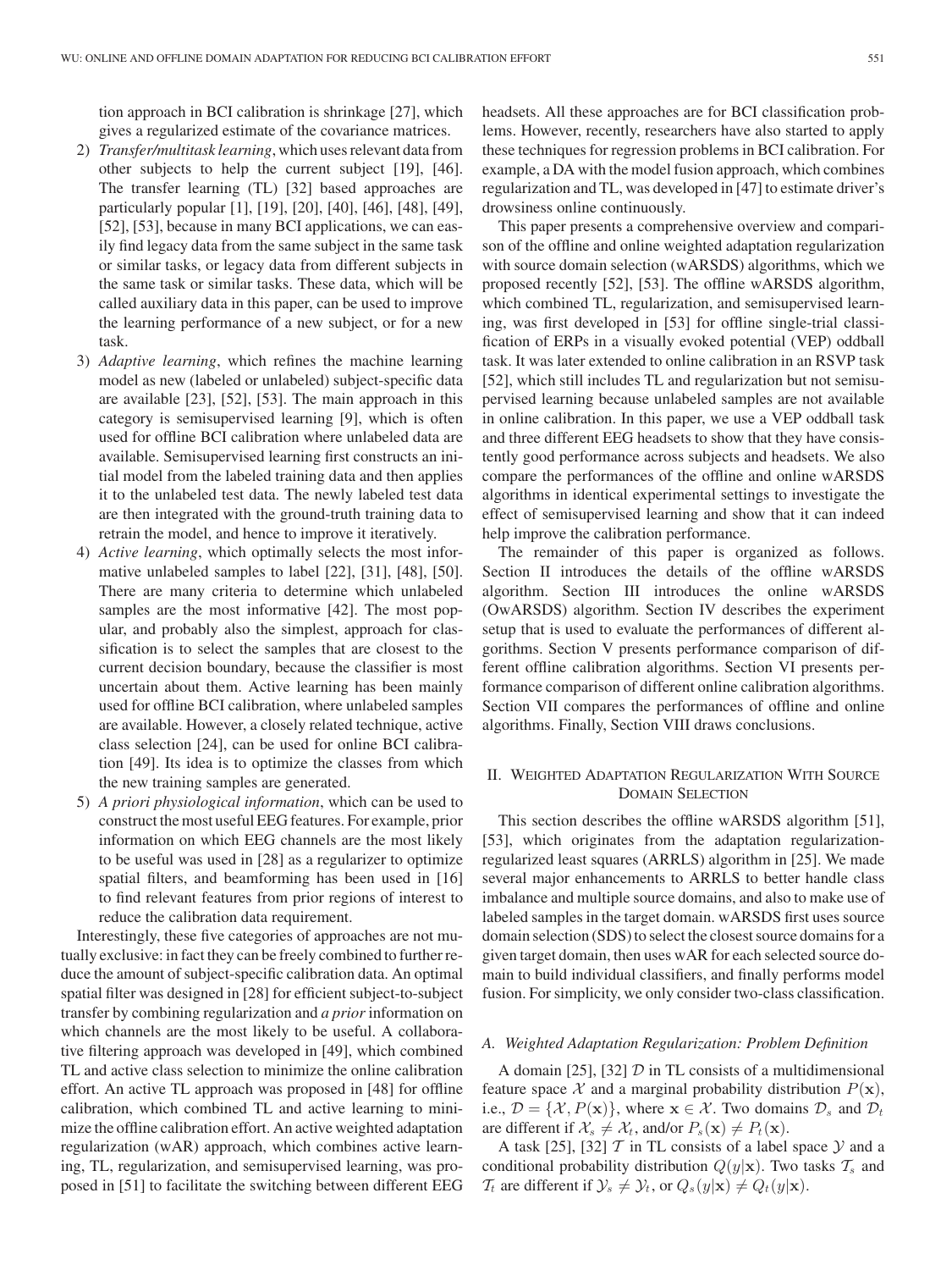Given a source domain  $\mathcal{D}_s$  with n labeled samples,  $\{(\mathbf{x}_1, y_1), \ldots, (\mathbf{x}_n, y_n)\}\$ , and a target domain  $\mathcal{D}_t$  with  $m_l$  labeled samples  $\{({\bf x}_{n+1}, y_{n+1}), \ldots, ({\bf x}_{n+m_l}, y_{n+m_l})\}$  and  $m_u$ unlabeled samples  $\{x_{n+m_l +1}, \ldots, x_{n+m_l +m_u}\}$ , DA TL learns a target prediction function  $f : \mathbf{x}_t \mapsto y_t$  with low expected error on  $\mathcal{D}_t$ , under the assumptions  $\mathcal{X}_s = \mathcal{X}_t$ ,  $\mathcal{Y}_s = \mathcal{Y}_t$ ,  $P_s(\mathbf{x}) \neq$  $P_t(\mathbf{x})$ , and  $Q_s(y|\mathbf{x}) \neq Q_t(y|\mathbf{x})$ .

For example, in single-trial classification of VEPs, EEG epochs from the new subject are in the target domain, while EEG epochs from an existing subject (usually different from the new subject) are in the source domain. When there are multiple source domains, we perform DA for each of them separately and then aggregate the classifiers. A sample consists of the feature vector for an EEG epoch from a subject in either domain, collected as a response to a specific visual stimulus. Though usually the source and target domains employ the same feature extraction method, generally their marginal and conditional probability distributions are different, i.e.,  $P_s(\mathbf{x}) \neq P_t(\mathbf{x})$ and  $Q_s(y|\mathbf{x}) \neq Q_t(y|\mathbf{x})$ , because the two subjects usually have different neural responses to the same visual stimulus [6], [7], [21]. As a result, the auxiliary data from a source domain cannot represent the primary data in the target domain accurately and must be integrated with some labeled target domain data to induce an accurate target domain classifier.

# *B. Weighted Adaptation Regularization: The Learning Framework*

Because

$$
f(\mathbf{x}) = Q(y|\mathbf{x}) = \frac{P(\mathbf{x}, y)}{P(\mathbf{x})} = \frac{Q(\mathbf{x}|y)P(y)}{P(\mathbf{x})}
$$
(1)

to use the source domain data in the target domain, we need to make sure  $P_s(\mathbf{x}_s)$  is close to  $P_t(\mathbf{x}_t)$ ,  $Q_s(\mathbf{x}_s | y_s)$  is close to  $Q_t(\mathbf{x}_t|y_t)$ , and  $P_s(y)$  is also close to  $P_t(y)$ . However, in this paper, we focus only on the first two requirements by assuming all subjects conduct similar VEP tasks (so  $P_s(y)$  and  $P_t(y)$  are intrinsically close). Our future research will consider the more general case that  $P_s(y)$  and  $P_t(y)$  are different.

Let the classifier be  $f(\mathbf{x}) = \mathbf{w}^T \phi(\mathbf{x})$ , where **w** is the classifier parameters, and  $\phi : \mathcal{X} \mapsto \mathcal{H}$  is the feature mapping function that projects the original feature vector to a Hilbert space  $H$ . As in [51] and [53], the learning framework of wAR is formulated as

$$
f = \underset{f \in \mathcal{H}_K}{\text{argmin}} \sum_{i=1}^n w_{s,i} \ell(f(\mathbf{x}_i), y_i) + w_t \sum_{i=n+1}^{n+m_l} w_{t,i} \ell(f(\mathbf{x}_i), y_i)
$$

$$
+ \sigma \|f\|_K^2 + \lambda [D_{f,K}(P_s, P_t) + D_{f,K}(Q_s, Q_t)] \tag{2}
$$

where  $\ell$  is the loss function,  $K \in R^{(n+m_l+m_u)\times (n+m_l+m_u)}$  is the kernel matrix with  $K(\mathbf{x}_i, \mathbf{x}_j) = \langle \phi(\mathbf{x}_i), \phi(\mathbf{x}_j) \rangle$ , and  $\sigma$  and  $\lambda$  are nonnegative regularization parameters.  $w_t$  is the overall weight for target domain samples, which should be larger than 1 so that more emphasis is given to target domain samples than source domain samples.<sup>1</sup>  $w_{s,i}$  and  $w_{t,i}$  are the weight for the

<sup>1</sup>Generally, the number of labeled samples in the source domain is much larger than that in the target domain in both offline and online calibration scenarios, <sup>i</sup>th sample in the source domain and target domain, respectively, i.e.,

$$
w_{s,i} = \begin{cases} 1, & \mathbf{x}_i \in \mathcal{D}_{s,1} \\ n_1/(n - n_1), & \mathbf{x}_i \in \mathcal{D}_{s,2} \end{cases}
$$
(3)

$$
w_{t,i} = \begin{cases} 1, & \mathbf{x}_i \in \mathcal{D}_{t,1} \\ m_1/(m_l - m_1), & \mathbf{x}_i \in \mathcal{D}_{t,2} \end{cases}
$$
 (4)

in which  $\mathcal{D}_{s,c} = {\mathbf{x}_i | \mathbf{x}_i \in \mathcal{D}_s \land y_i = c, i = 1, ..., n}$  is the set of samples in Class c of the source domain,  $\mathcal{D}_{t,c} = {\mathbf{x}_j | \mathbf{x}_j \in \mathbb{R}^d}$  $\mathcal{D}_t \wedge y_j = c, \ j = n+1, \ldots, n+m_l$  is the set of samples in Class  $c$  of the target domain,  $n_c$  is the number of elements in  $\mathcal{D}_{s,c}$ , and  $m_c$  is the number of elements in  $\mathcal{D}_{t,c}$ . The goal of  $w_{s,i}$  ( $w_{t,i}$ ) is to balance the number of samples from difference classes in the source (target) domain. This is very important, because class imbalance is intrinsic to many applications [18], particularly BCI applications. In many cases, the minority class is the one of particular interest (e.g., the VEP experiment presented in this paper), but it can be easily overwhelmed by the majority class if not properly weighted. Of course, there are many other approaches for handling class imbalance [18], [26], [37]. We used the weighting approach for its simplicity.

Briefly speaking, the first term in (2) minimizes the loss on fitting the labeled samples in the source domain, the second term minimizes the loss on fitting the labeled samples in the target domain, the third term minimizes the structural risk of the classifier, and the fourth term minimizes the distance between the marginal probability distributions  $P_s(\mathbf{x}_s)$  and  $P_t(\mathbf{x}_t)$ , and also the distance between the conditional probability distributions  $Q_s(\mathbf{x}_s|y_s)$  and  $Q_t(\mathbf{x}_t|y_t)$ .

According to the Representer Theorem [3], [25], the solution of (2) can be expressed as

$$
f(\mathbf{x}) = \sum_{i=1}^{n+m_l+m_u} \alpha_i K(\mathbf{x}_i, \mathbf{x}) = \boldsymbol{\alpha}^T K(X, \mathbf{x})
$$
 (5)

where

$$
X = [\mathbf{x}_1, \dots, \mathbf{x}_{n+m_l+m_u}]^T
$$
 (6)

and  $\boldsymbol{\alpha} = [\alpha_1, \dots, \alpha_{n+m_l+m_u}]^T$  are coefficients to be computed.

*C. Weighted Adaptation Regularization: Loss Function Minimization*

Let

$$
\mathbf{y} = [y_1, \dots, y_{n+m_l+m_u}]^T
$$
 (7)

where  $\{y_1, \ldots, y_n\}$  are known labels in the source domain,  $\{y_{n+1},\ldots,y_{n+m_l}\}\$  are known labels in the target domain, and  $\{y_{n+m_l+1},\ldots,y_{n+m_l+m_u}\}$  are pseudolabels for the unlabeled target domain samples, i.e., labels estimated using available sample information in both source and target domains.

i.e.,  $n \gg m_l$ . However, eventually, the learned classifier will be applied to the target domain. Therefore, the target domain should be emphasized. We choose  $w_t > 1$  so that the  $m_l$  labeled target domain samples are less overwhelmed by the  $n$  source domain samples.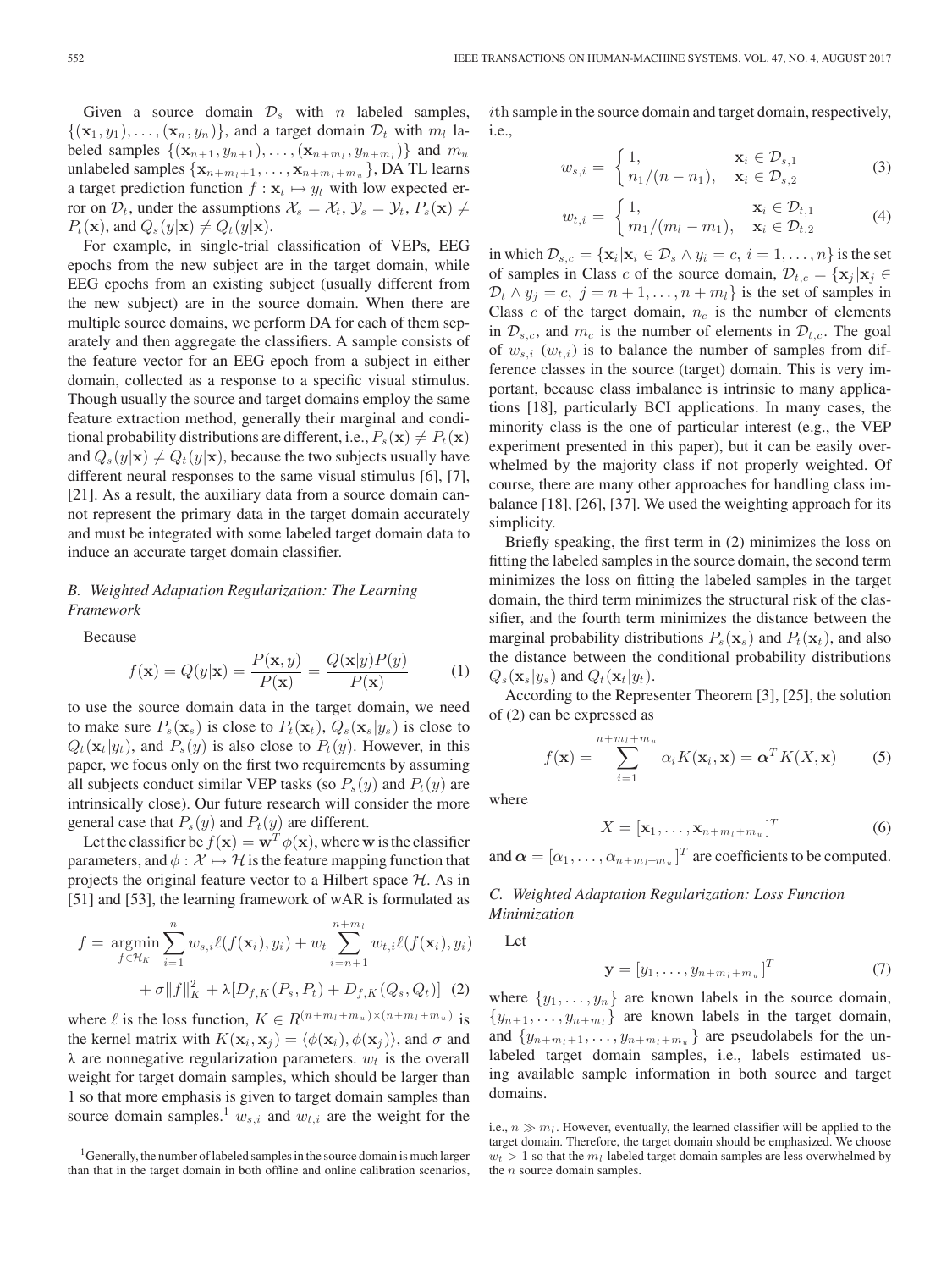Define  $E \in R^{(n+m_l+m_u)\times(n+m_l+m_u)}$  as a diagonal matrix with

$$
E_{ii} = \begin{cases} w_{s,i}, & 1 \le i \le n \\ w_t w_{t,i}, & n+1 \le i \le n+m_l \\ 0, & \text{otherwise.} \end{cases}
$$
 (8)

We use the squared loss in this paper

$$
\ell(f(\mathbf{x}_i), y_i) = (y_i - f(\mathbf{x}_i))^2.
$$
 (9)

Substituting  $(5)$  and  $(9)$  into the first two terms in  $(2)$ , we have

$$
\sum_{i=1}^{n} w_{s,i} \ell(f(\mathbf{x}_i), y_i) + w_t \sum_{i=n+1}^{n+m_l} w_{t,i} \ell(f(\mathbf{x}_i), y_i)
$$
  
= 
$$
\sum_{i=1}^{n} w_{s,i} (y_i - f(\mathbf{x}_i))^2 + w_t \sum_{i=n+1}^{n+m_l} w_{t,i} (y_i - f(\mathbf{x}_i))^2
$$
  
= 
$$
\sum_{i=1}^{n+m_l+m_u} E_{ii} (y_i - f(\mathbf{x}_i))^2
$$
  
= 
$$
(\mathbf{y}^T - \boldsymbol{\alpha}^T K) E(\mathbf{y} - K \boldsymbol{\alpha}).
$$
 (10)

# *D. Weighted Adaptation Regularization: Structural Risk Minimization*

As in [25], we define the structural risk as the squared norm of f in  $\mathcal{H}_K$ , i.e.,

$$
||f||_K^2 = \sum_{i=1}^{n+m_l+m_u} \sum_{j=1}^{n+m_l+m_u} \alpha_i \alpha_j K(\mathbf{x}_i, \mathbf{x}_j) = \boldsymbol{\alpha}^T K \boldsymbol{\alpha}.
$$
\n(11)

## *E. Weighted Adaptation Regularization: Marginal Probability Distribution Adaptation*

As in [25], we compute  $D_{f,K}(P_s, P_t)$  using the projected maximum mean discrepancy (MMD) between the source and target domains:

$$
D_{f,K}(P_s, P_t) = \left[\frac{1}{n}\sum_{i=1}^n f(\mathbf{x}_i) - \frac{1}{m_l + m_u}\sum_{i=n+1}^{n+m_l + m_u} f(\mathbf{x}_i)\right]^2
$$
  
=  $\boldsymbol{\alpha}^T K M_0 K \boldsymbol{\alpha}$  (12)

where  $M_0 \in R^{(n+m_l+m_u)\times (n+m_l+m_u)}$  is the MMD matrix

$$
(M_0)_{ij} = \begin{cases} \frac{1}{n^2}, & 1 \le i \le n, 1 \le j \le n \\ \frac{1}{(m_l + m_u)^2}, & n + 1 \le i \le n + m_l + m_u \\ n + 1 \le j \le n + m_l + m_u \end{cases}
$$
 (13)  
otherwise.

## *F. Weighted Adaptation Regularization: Conditional Probability Distribution Adaptation*

As in [25], we first compute pseudolabels for the unlabeled target domain samples and construct the label vector **y** in (7). These pseudolabels can be computed using the classifier built in the previous iteration if wAR is used iteratively, or estimated using another classifier, e.g., a support vector machine (SVM) [45]. We then compute the projected MMD with respect to each class.

Let  $\mathcal{D}_{s,c} = {\mathbf{x}_i | \mathbf{x}_i \in \mathcal{D}_s \land y_i = c, i = 1, \ldots, n}$  be the set of samples in Class c of the source domain,  $\mathcal{D}_{t,c} = {\mathbf{x}_j | \mathbf{x}_j \in \mathcal{D}_t \wedge \mathbf{x}_j}$  $y_j = c, j = n+1, \ldots, n+m_l+m_u$  be the set of samples in Class  $c$  of the target domain,  $n_c$  be the number of elements in  $\mathcal{D}_{s,c}$ , and  $m_c$  be the number of elements in  $\mathcal{D}_{t,c}$ . Then, the distance between the conditional probability distributions in the two domains is computed as

$$
D_{f,K}(Q_s, Q_t) = \sum_{c=1}^2 \left[ \frac{1}{n_c} \sum_{\mathbf{x}_i \in \mathcal{D}_{s,c}} f(\mathbf{x}_i) - \frac{1}{m_c} \sum_{\mathbf{x}_j \in \mathcal{D}_{t,c}} f(\mathbf{x}_j) \right]^2.
$$
\n(14)

Substituting (5) into (14), it follows that

$$
D_{f,K}(Q_s, Q_t)
$$
  
= 
$$
\sum_{c=1}^{2} \left[ \frac{1}{n_c} \sum_{\mathbf{x}_i \in \mathcal{D}_{s,c}} \alpha^T K(X, \mathbf{x}) - \frac{1}{m_c} \sum_{\mathbf{x}_j \in \mathcal{D}_{t,c}} \alpha^T K(X, \mathbf{x}) \right]^2
$$
  
= 
$$
\sum_{c=1}^{2} \alpha^T K M_c K \alpha = \alpha^T K M K \alpha
$$
 (15)

where

in which  $M_1$  and  $M_2$  are MMD matrices computed as

 $M = M_1 + M_2$  (16)

$$
(M_c)_{ij} = \begin{cases} 1/n_c^2, & \mathbf{x}_i, \mathbf{x}_j \in \mathcal{D}_{s,c} \\ 1/m_c^2, & \mathbf{x}_i, \mathbf{x}_j \in \mathcal{D}_{t,c} \\ -1/(n_c m_c), & \mathbf{x}_i \in \mathcal{D}_{s,c}, \mathbf{x}_j \in \mathcal{D}_{t,c} \\ \text{or } \mathbf{x}_j \in \mathcal{D}_{s,c}, \mathbf{x}_i \in \mathcal{D}_{t,c} \\ 0, & \text{otherwise.} \end{cases}
$$
(17)

*G. Weighted Adaptation Regularization: The Closed-Form Solution*

Substituting (10), (11), (12), and (15) into (2), we have

$$
f = \underset{f \in \mathcal{H}_K}{\operatorname{argmin}} (\mathbf{y}^T - \boldsymbol{\alpha}^T K) E(\mathbf{y} - K\boldsymbol{\alpha})
$$

$$
+ \sigma \boldsymbol{\alpha}^T K \boldsymbol{\alpha} + \lambda \boldsymbol{\alpha}^T K (M_0 + M) K \boldsymbol{\alpha}. \quad (18)
$$

Setting the derivative of the objective function above to 0 leads to the following closed-form solution for *α*:

$$
\boldsymbol{\alpha} = [(E + \lambda M_0 + \lambda M)K + \sigma I]^{-1} E \mathbf{y}.
$$
 (19)

#### *H. Source Domain Selection*

When there are multiple source domains, it is very time consuming to perform wAR for each source domain and then aggregate the results. Additionally, aggregating results from source domains that are outliers or very different from the target domain may also hurt the classification performance. Therefore, we introduce an SDS approach [53], which selects the closest source domains to reduce the computational cost, and also to (potentially) improve the classification performance.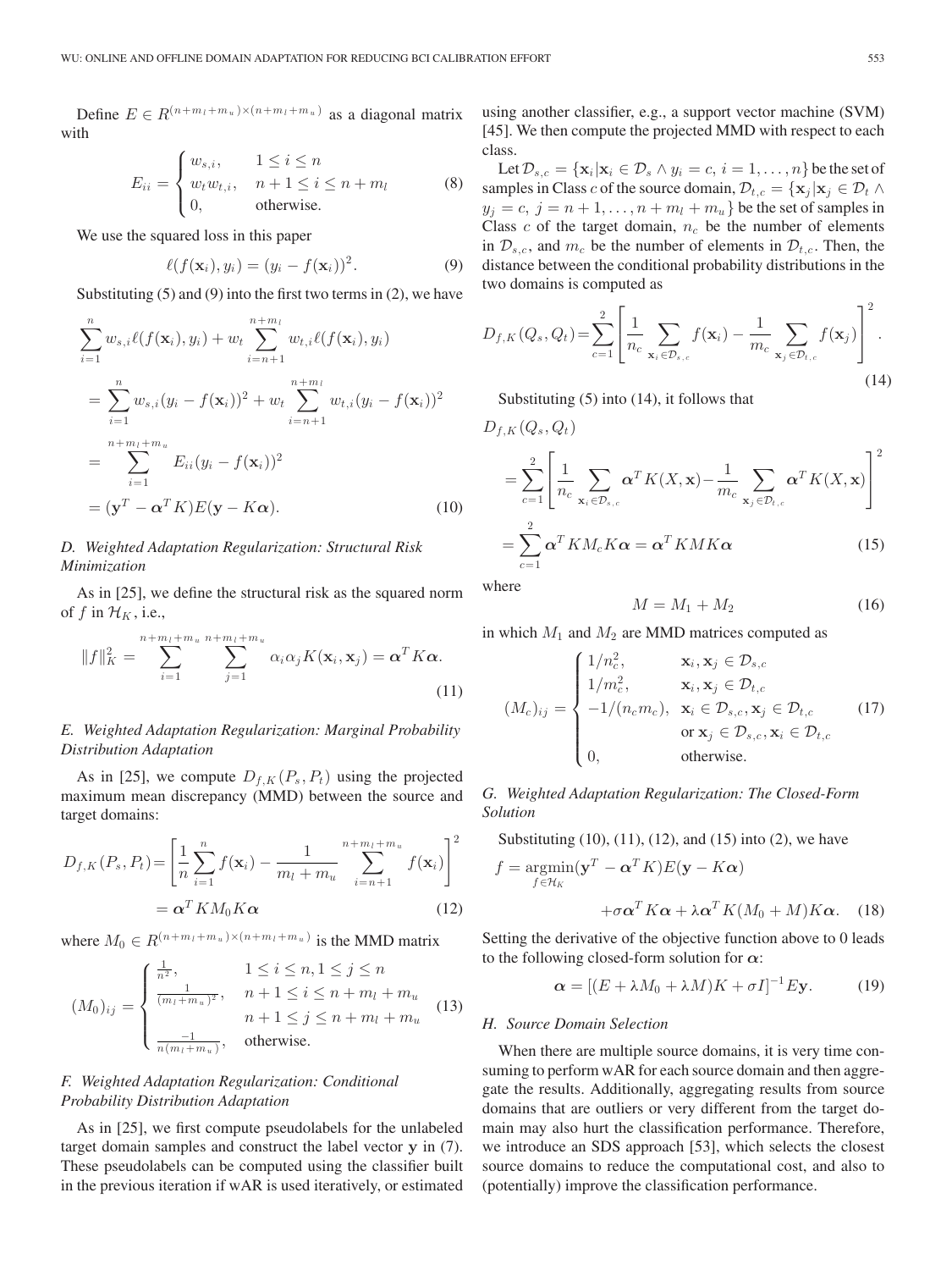Assume there are <sup>Z</sup> different source domains. For the <sup>z</sup>th source domain, we first compute  $m_{z,c}$  ( $c = 1, 2$ ), the mean feature vector of each class. Then, we also compute  $\mathbf{m}_{t,c}$ , the mean feature vector of each target domain class, by making use of the  $m_l$  known labels and the  $m_u$  pseudolabels. The distance between the two domains is then computed as

$$
d(z,t) = \sum_{c=1}^{2} ||\mathbf{m}_{z,c} - \mathbf{m}_{t,c}||.
$$
 (20)

We next cluster these Z distances,  $\{d(z, t)\}_{z=1,\dots,Z}$ , by k-means clustering, and finally choose the cluster that has the smallest centroid, i.e., the source domains that are closest to the target domain. In this way, on average, we only need to perform wAR for  $Z/k$  (k is the number of clusters in k-means clustering) source domains, corresponding to a 50% computational cost saving if  $k = 2$ . A larger k will result in a larger saving; however, when  $k$  is too large, there may not be enough source domains selected for wAR, and hence, the classification performance may be unstable. Therefore, there is a tradeoff between computational cost saving and classification performance.  $k = 2$  was used in this paper, and it demonstrated satisfactory performance.

# *I. Complete Weighted Adaptation Regularization With Source Domain Selection Algorithm*

The pseudocode for the complete wARSDS algorithm is shown in Algorithm 1. It first uses SDS to select the closest source domains, then performs wAR for each of them separately to build individual classifiers, and finally aggregates them using a weighted average, where the weights are the corresponding training accuracies.

## *J. Discussions*

As mentioned at the beginning of this section, the formulation and derivation of wAR closely resemble the ARRLS algorithm in [25]; however, there are several major differences.

- 1) wAR assumes a subject or an oracle is available to label a small number of samples in the target domain, whereas ARRLS assumes all target domain samples are unlabeled. As a result, wAR can be iterative, and the classifier can be updated every time new labeled target domain samples are available.
- 2) wAR explicitly considers the class-imbalance problem in both source and target domains by introducing the classdependent weights on samples. As it will be shown in Section IV, this makes a huge difference in the balanced classification accuracy (BCA) for the class-imbalance problem, which is intrinsic in ERP-based BCI systems.
- 3) ARRLS also includes manifold regularization [3]. We investigated it but was not able to observe improved performance in our application; therefore, it is not included in this paper.

Finally, when combined with SDS, wARSDS can effectively handle multiple source domains, whereas ARRLS only considers one source domain.

## III. ONLINE WEIGHTED ADAPTATION REGULARIZATION WITH SOURCE DOMAIN SELECTION

This section introduces the OwARSDS algorithm [52], which extends the offline wARSDS algorithm to online BCI calibration. OwARSDS first uses SDS to select the closest source domains, then performs online weighted adaptation regularization (OwAR) for each selected source domain to build individual classifiers, and finally aggregates them.

## *A. Online Weighted Adaptation Regularization: The Learning Framework*

Using the notations introduced in the previous section, the learning framework of OwAR can still be formulated as (2). However, because in online calibration, there are no unlabeled target domain samples, the kernel matrix  $K^o$  has dimensionality  $(n+m_l) \times (n+m_l)$ , instead of  $(n+m_l+m_u) \times$  $(n+m_l+m_u)$  in offline calibration. As a result, the solution of (2) admits a different expression

$$
f^{o}(\mathbf{x}) = \sum_{i=1}^{n+m_l} \alpha_i^o K^o(\mathbf{x}_i, \mathbf{x}) = (\boldsymbol{\alpha}^o)^T K^o(X^o, \mathbf{x}) \qquad (21)
$$

where

$$
X^o = [\mathbf{x}_1, \dots, \mathbf{x}_{n+m_l}]^T
$$
 (22)

and  $\alpha^o = [\alpha_1, \dots, \alpha_{n+m_l}]^T$  are coefficients to be computed.<br>It has been shown [52] that the closed-form solution for a

It has been shown [52] that the closed-form solution for  $\alpha^{\circ}$ is

$$
\boldsymbol{\alpha}^{\circ} = \left[ (E^{\circ} + \lambda M_0^{\circ} + \lambda M^{\circ}) K^{\circ} + \sigma I \right]^{-1} E^{\circ} \mathbf{y}^{\circ}.
$$
 (23)

Next, we briefly introduce how the various terms in (23) are derived.

## *B. Online Weighted Adaptation Regularization: Loss Function Minimization*

Define

$$
\mathbf{y}^o = [y_1, \dots, y_{n+m_l}]^T
$$
 (24)

where  $\{y_1, \ldots, y_n\}$  are known labels in the source domain, and  $\{y_{n+1}, \ldots, y_{n+m_l}\}$  are known labels in the target domain. Define also  $E^o \in R^{(n+m_l)\times (n+m_l)}$  as a diagonal matrix with

$$
E_{ii}^{o} = \begin{cases} w_{s,i}, & 1 \le i \le n \\ w_t w_{t,i}, & n+1 \le i \le n+m_l. \end{cases}
$$
 (25)

Then, following the derivation in (10), we now have

$$
\sum_{i=1}^{n} w_{s,i} \ell(f^o(\mathbf{x}_i), y_i) + w_t \sum_{i=n+1}^{n+m_l} w_{t,i} \ell(f^o(\mathbf{x}_i), y_i)
$$
  
= 
$$
[(\mathbf{y}^o)^T - (\boldsymbol{\alpha}^o)^T K^o] E^o(\mathbf{y}^o - K^o \boldsymbol{\alpha}^o).
$$
 (26)

# *C. Online Weighted Adaptation Regularization: Structural Risk Minimization*

Again, we define the structural risk as the squared norm of  $f^o$  in  $\mathcal{H}_K$ , i.e.,

$$
||f^o||_K^2 = (\alpha^o)^T K^o \alpha^o.
$$
 (27)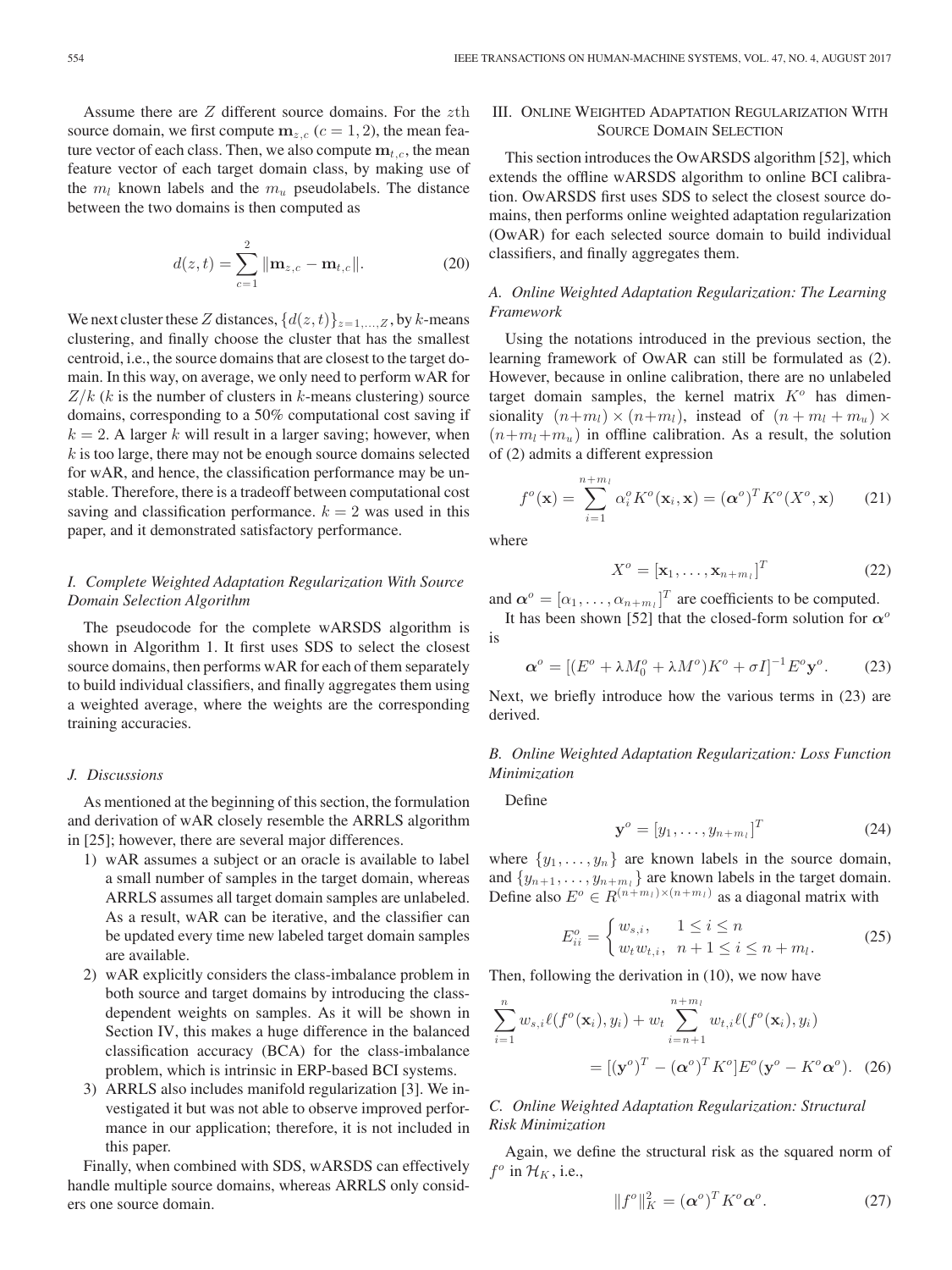| Algorithm 1: The Offline WARSDS Algorithm [51], [53].                                                                             | Algorithm 2: The Online OwARSDS Algorithm [52]                                                  |
|-----------------------------------------------------------------------------------------------------------------------------------|-------------------------------------------------------------------------------------------------|
| <b>Input:</b> Z source domains, where the $z^{\text{th}}$ ( $z = 1, , Z$ )                                                        | <b>Input:</b> Z source domains, where the zth $(z = 1, , Z)$                                    |
| domain has $n_z$ labeled samples $\{x_i^z, y_i^z\}_{i=1,\ldots,n_z}$ ;                                                            | domain has $n_z$ labeled samples $\{x_i^z, y_i^z\}_{i=1,\ldots,n_z}$ ;                          |
| $m_l$ labeled target domain samples, $\{x_j^t, y_j^t\}_{j=1,\ldots,m_l}$ ;                                                        | $m_l$ labeled target domain samples, $\{x_j^t, y_j^t\}_{j=1,\ldots,m_l}$ ;                      |
| $m_u$ unlabeled target domain samples,                                                                                            |                                                                                                 |
| $\{{\bf x}_j^t\}_{j=m_l+1,\ldots,m_l+m_u};$                                                                                       | Parameters $w_t$ , $\sigma$ and $\lambda$ in (2);                                               |
| Parameters $w_t$ , $\sigma$ and $\lambda$ in (2);                                                                                 | Parameter $k$ in $k$ -means clustering of SDS.                                                  |
| Parameter $k$ in $k$ -means clustering of SDS.                                                                                    | <b>Output:</b> The OwARSDS classifier $f^{\circ}(\mathbf{x})$ .                                 |
| <b>Output:</b> The wARSDS classifier $f(\mathbf{x})$ .                                                                            | $\triangleright$ SDS starts                                                                     |
| $\triangleright$ SDS starts                                                                                                       | if $m_l == 0$ then                                                                              |
| if $m_l == 0$ then                                                                                                                | Retain all Z source domains;                                                                    |
| Retain all Z source domains;                                                                                                      | Go to OwAR.                                                                                     |
| Compute pseudolabels $\{y_j\}_{j=n_z+m_l+1,,n_z+m_l+m_u}$                                                                         | else                                                                                            |
| using another classifier, e.g., an SVM;                                                                                           |                                                                                                 |
| Go to wAR.                                                                                                                        | for $z = 1, 2, , Z$ do                                                                          |
| else                                                                                                                              | Compute $d(z, t)$ , the distance between the target                                             |
| Compute pseudolabels $\{y_j\}_{j=n_z+m_l+1,,n_z+m_l+m_u}$                                                                         | domain and the $z$ th source domain, by $(20)$ .                                                |
| using the wARSDS classifier built from the previous                                                                               | end for                                                                                         |
| iteration;                                                                                                                        | Cluster $\{d(z, t)\}_{z=1,\dots, Z}$ by k-means clustering;                                     |
| for $z = 1, 2, , Z$ do                                                                                                            | Retain the $Z'$ source domains that belong to the cluster                                       |
| Compute $d(z, t)$ , the distance between the target                                                                               | with the smallest centroid.                                                                     |
| domain and the $z$ th source domain, by $(20)$ .                                                                                  | end if                                                                                          |
| end for                                                                                                                           | $\triangleright$ SDS ends; OwAR starts                                                          |
| Cluster $\{d(z,t)\}_{z=1,\dots,Z}$ by k-means clustering;                                                                         | Choose a kernel function $K^{\circ}(\mathbf{x}_i, \mathbf{x}_j)$ ;                              |
| Retain the $Z'$ source domains that belong to the cluster                                                                         | for $z = 1, 2, , Z'$ do                                                                         |
| with the smallest centroid.                                                                                                       | Construct the feature matrix $X^o$ in (22);                                                     |
| end if                                                                                                                            | Compute the kernel matrix $K_2^o$ from $X^o$ ;                                                  |
| $\triangleright$ SDS ends; wAR starts                                                                                             | Construct $y^{\circ}$ in (24), $E^{\circ}$ in (25), $M_0^{\circ}$ in (29), $M^{\circ}$ in (30); |
| Choose a kernel function $K(\mathbf{x}_i, \mathbf{x}_j)$ ;                                                                        | Compute $\alpha^{\circ}$ by (19) and record it as $\alpha^{\circ}_{z}$ ;                        |
| for $z = 1, 2, , Z'$ do                                                                                                           | Use $\alpha_z^o$ to classify the $n_z + m_l$ labeled samples and                                |
| Construct the feature matrix $X$ in (6);                                                                                          | record the accuracy, $w_z^o$ ;                                                                  |
| Compute the kernel matrix $K_z$ from $X$ ;                                                                                        | end for                                                                                         |
| Construct y in (7), E in (8), $M_0$ in (13), and M in (16);                                                                       | ▷ OwAR ends; Aggregation starts                                                                 |
| Compute $\alpha$ by (19) and record it as $\alpha_z$ ;                                                                            | return $f^o(\mathbf{x}) = \sum_{z=1}^{Z'} w_z^o \alpha_z^o K_z^o(X^o, \mathbf{x}).$             |
| Use $\alpha$ to classify the $n_z + m_l$ labeled samples and                                                                      |                                                                                                 |
| record the accuracy, $w_z$ ;                                                                                                      | E. Online Weighted Adaptation Regularization: Conditional                                       |
| end for                                                                                                                           | Probability Distribution Adaptation                                                             |
| $\triangleright$ WAR ends; Aggregation starts<br><b>return</b> $f(\mathbf{x}) = \sum_{z=1}^{Z'} w_z \alpha_z K_z(X, \mathbf{x}).$ | In offline calibration, to minimize the discrepancy between                                     |
|                                                                                                                                   | the conditional probability distributions in the source and tar-                                |
| D. Online Weighted Adaptation Regularization: Marginal                                                                            | get domains, we need to first compute the pseudolabels for the                                  |
|                                                                                                                                   |                                                                                                 |

# *D. Online Weighted Adaptation Regularization: Marginal Probability Distribution Adaptation*

We compute  $D_{f^o, K^o}(P_s, P_t)$  using the projected MMD between the source and target domains

$$
D_{f^o, K^o}(P_s, P_t) = \left[\frac{1}{n} \sum_{i=1}^n f^o(\mathbf{x}_i) - \frac{1}{m_l} \sum_{i=n+1}^{n+m_l} f^o(\mathbf{x}_i)\right]^2
$$

$$
= (\boldsymbol{\alpha}^o)^T K^o M_0^o K^o \boldsymbol{\alpha}^o
$$
(28)

where  $M_0^o \in R^{(n+m_l)\times (n+m_l)}$  is the MMD matrix

$$
(M_0^o)_{ij} = \begin{cases} \frac{1}{n^2}, & 1 \le i \le n, 1 \le j \le n \\ \frac{1}{m_i^2}, & n+1 \le i \le n+m_l \\ n+1 \le j \le n+m_l \\ \frac{-1}{nm_l}, & \text{otherwise.} \end{cases}
$$
 (29)

*F. Source Domain Selection*

domain samples and  $m_l$  target domain samples.

The SDS procedure in OwARSDS is almost identical to that in wARSDS. The only difference is that the latter also makes use of the  $m_u$  unlabeled target domain samples in computing  **in (20), whereas the former only uses the**  $m_l$  **labeled target** domain samples, because there are no unlabeled target domain samples in online calibration.

 $m<sub>u</sub>$  unlabeled target domain samples. In online calibration, because there are no unlabeled target domain samples, this step is

where  $M<sup>o</sup>$  is still computed by (16), but using only the *n* source

 $D_{f^o, K^o}(Q_s, Q_t) = (\alpha^o)^T K^o M^o K^o \alpha^o$  (30)

skipped. Following the derivation of (15), we still have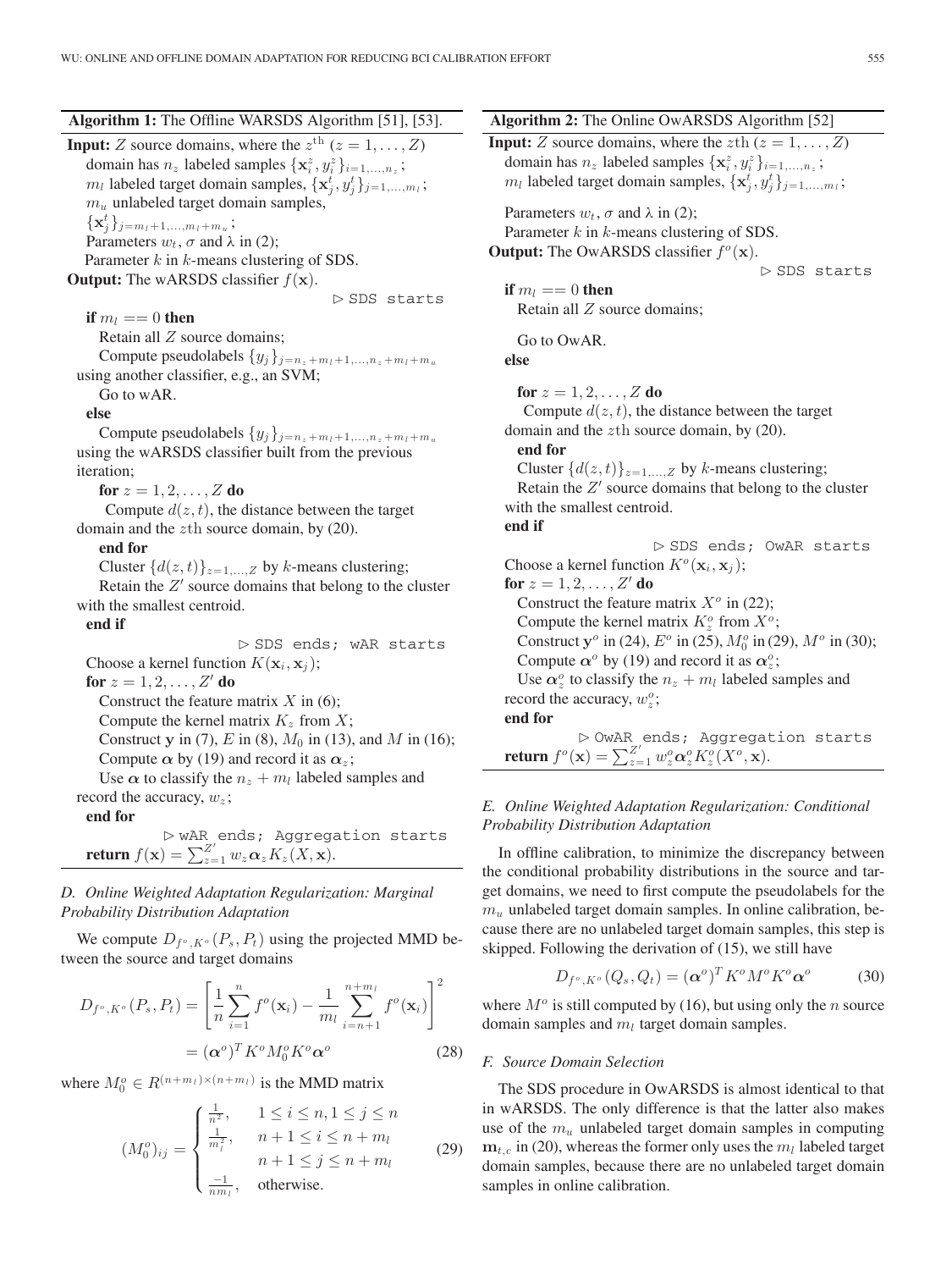## *G. Complete Online Weighted Adaptation Regularization With Source Domain Selection Algorithm*

The pseudocode for the complete OwARSDS algorithm is described in Algorithm 2. It first uses SDS to select the closest source domains, then performs OwAR for each of them separately to build individual classifiers, and finally aggregates them using a weighted average, where the weights are the corresponding training accuracies. Observe that OwARSDS is very similar to wARSDS, the major difference being that no unlabeled target domain samples are available for use in OwARSDS.

#### IV. VISUALLY EVOKED POTENTIAL ODDBALL EXPERIMENT

This section describes the setup of the VEP oddball experiment, which is used in the following three sections to evaluate the performances of different algorithms.

#### *A. Experiment Setup*

A two-stimulus VEP oddball task was used [38]. In this task, participants were seated in a sound-attenuated recording chamber, and image stimuli were presented to them at a rate of 0.5 Hz (one image every two seconds). The images  $(152 \times 375)$ pixels), presented for 150 ms at the center of a 24-in Dell P2410 monitor at a distance of approximately 70 cm, were either an enemy combatant [target; an example is shown in Fig. 1(a)] or a U.S. Soldier [nontarget; an example is shown in Fig. 1(b)]. The subjects were instructed to maintain fixation on the center of the screen and identify each image as being target or nontarget with a unique button press as quickly and accurately as possible.<sup>2</sup> A total of 270 images were presented to each subject, among which 34 were targets. The experiments were approved by U.S. Army Research Laboratory Institutional Review Board. The voluntary fully informed consent of the persons used in this research was obtained as required by federal and Army regulations [43], [44]. The investigator has adhered to Army policies for the protection of human subjects.

Eighteen subjects participated the experiments, which lasted on average 15 min. Signals for each subject were recorded with three different EEG headsets, including a 64-channel 512-Hz BioSemi ActiveTwo system, a nine-channel 256-Hz Advanced Brain Monitoring (ABM) X10 system, and a 14-channel 128-Hz Emotiv EPOC headset. However, due to some exceptions at the experiment, data were correctly recorded for only 16 subjects for ABM, 15 subjects for BioSemi, and 15 subjects for Emotiv. There were 14 subjects whose data were correctly recorded for all three headsets; therefore, we used only these 14 subjects in this study.

### *B. Preprocessing and Feature Extraction*

The preprocessing and feature extraction method for all three headsets was the same, except that for ABM and Emotiv headsets, we used all the channels, but for the BioSemi headset, we



Fig. 1. Example images of (a) a target and (b) a non-target.

only used 21 channels (Cz, Fz, P1, P3, P5, P7, P9, PO7, PO3, O1, Oz, POz, Pz, P2, P4, P6, P8, P10, PO8, PO4, O2) mainly in the parietal and occipital areas, as in [48].

EEGLAB [12] was used for EEG signal preprocessing and feature extraction. For each headset, we first bandpassed the EEG signals to [1, 50] Hz, then downsampled them to 64 Hz, performed average reference, and next epoched them to the  $[0, 0.7]$  second interval timelocked to stimulus onset. We removed mean baseline from each channel in each epoch and removed epochs with incorrect button press responses.<sup>3</sup> The final numbers of epochs from the 14 subjects are shown in Table I. Observe that there is significant class imbalance for every subject; that is why, we need to use  $w_{s,i}$  and  $w_{t,i}$  in (2) to balance the two classes in both domains.

Each [0, 0.7] second epoch contains hundreds of raw EEG magnitude samples (e.g.,  $64 \times 0.7 \times 21 = 924$  for BioSemi). To reduce the dimensionality, we performed a simple principal component analysis (PCA) to take the scores on the first 20 principal components as features. We then normalized each feature dimension separately to  $[0, 1]$ .

#### *C. Performance Measure*

Let  $m_+$  and  $m_-$  be the true number of epochs from the target and nontarget class, respectively. Let  $\hat{m}_+$  and  $\hat{m}_-$  be the number of epochs that are correctly classified by an algorithm as target and nontarget, respectively. Then, we compute

$$
a_{+} = \frac{\hat{m}_{+}}{m_{+}}, \qquad a_{-} = \frac{\hat{m}_{-}}{m_{-}}
$$

where  $a_+$  is the classification accuracy on the target class, and a<sup>−</sup> is the classification accuracy on the nontarget class.

The following BCA was then used as the performance measure in this paper:

$$
BCA = \frac{a_+ + a_-}{2}.
$$
 (31)

<sup>3</sup>Button press responses were not recorded for most subjects using the ABM headset; therefore, we used all 270 epochs for them.

<sup>&</sup>lt;sup>2</sup>In the traditional oddball paradigm, subjects are only asked to respond to the target (oddball) stimuli. In our experiment, we asked the subjects to respond to both types of stimuli so that we can remove epochs with incorrect responses from our analysis. Additionally, the experimental data will enable other analyses including the response time to different types of stimuli. Similar experimental settings have been used in [11] and [17].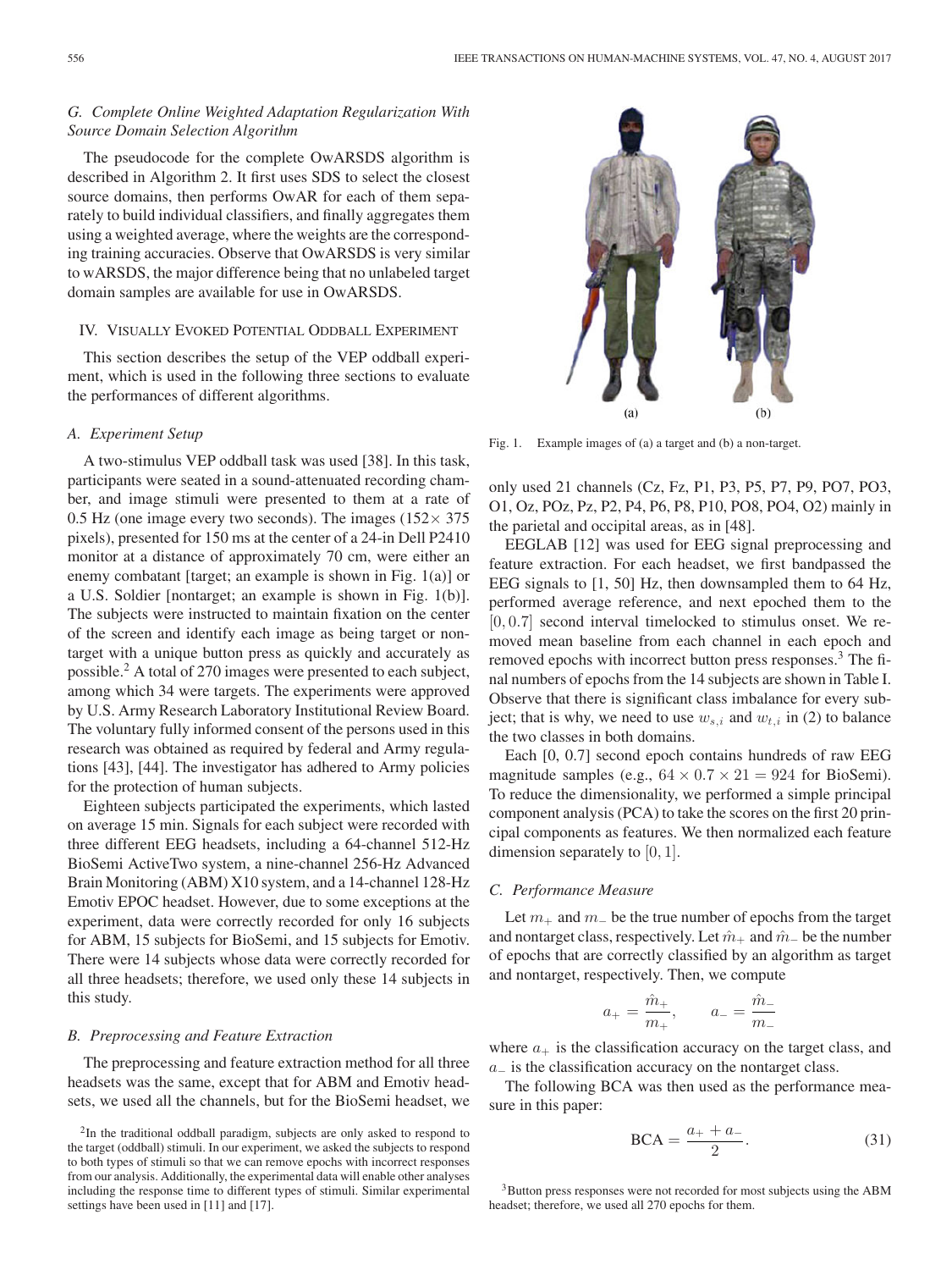TABLE I NUMBER OF EPOCHES FOR EACH SUBJECT AFTER PREPROCESSING

|        |  |  |  |  |  | Subject 1 2 3 4 5 6 7 8 9 10 11                                                                                                        | $\frac{12}{2}$ | - 13 - |  |
|--------|--|--|--|--|--|----------------------------------------------------------------------------------------------------------------------------------------|----------------|--------|--|
|        |  |  |  |  |  | BioSemi 241 (26) 260 (24) 257 (24) 261 (29) 259 (29) 264 (30) 261 (29) 252 (22) 261 (26) 259 (29) 267 (32) 259 (24) 261 (25) 269 (33)  |                |        |  |
| Emotiv |  |  |  |  |  | 263 (28) 265 (30) 266 (30) 255 (23) 264 (30) 263 (32) 266 (30) 252 (22) 261 (26) 266 (29) 266 (32) 264 (33) 261 (26) 267 (31)          |                |        |  |
| ABM    |  |  |  |  |  | 270 (34) 270 (34) 235 (30) 270 (34) 270 (34) 270 (34) 270 (34) 270 (35) 270 (36) 270 (34) 239 (30) 270 (34) 270 (34) 251 (31) 270 (34) |                |        |  |

The numbers of target epochs are given in the parentheses.



Fig. 2. Flowcharts of the calibration scenarios. (a) Offline. (b) Online.

## V. PERFORMANCE EVALUATION OF OFFLINE CALIBRATION ALGORITHMS

This selection presents performance comparison of wARSDS with several other offline calibration algorithms.

#### *A. Calibration Scenario*

Although we knew the labels of all EEG epochs for all 14 subjects in the VEP experiment, we simulated a realistic offline calibration scenario: we had labeled EEG epochs from 13 subjects, and also all epochs from the 14th subject, but initially none of them was labeled. Our goal was to iteratively label epochs from the 14th subject and build a classifier so that his/her remaining unlabeled epochs can be reliably classified.

The flowchart for the simulated offline calibration scenario is shown in Fig. 2(a). Assume the 14th subject has  $m$  sequential epochs in the VEP experiment, and we want to label  $p$  epochs in each iteration, starting from zero. We first generate a random number  $m_0 \in [1, m]$ , representing the starting position in the VEP sequence. Then, in the first iteration, we use the  $m$ unlabeled epochs from the 14th subject and all labeled epochs from the other 13 subjects to build different classifiers and compute their BCAs on the  $m$  unlabeled epochs. In the second iteration, we obtain labels for Epochs<sup>4</sup>  $m_0$ ,  $m_0 + 1, ..., m_0 + p - 1$ from the 14th subject, build different classifiers, and compute

their BCAs on the remaining  $m - p$  unlabeled epochs. We iterate until the maximum number of iterations is reached. When the end of the VEP sequence is reached during the iteration, we rewind to the beginning of the sequence, e.g., if  $m_0 = m$ , then Epoch  $m_0 + 1$  is the first epoch in the VEP sequence, Epoch  $m_0 + 2$  is the second, and so on.<br>To obtain statistically meaning

To obtain statistically meaningful results, the above process was repeated 30 times for each subject, each time with a random starting point  $m_0$ . We repeated this procedure 14 times so that each subject had a chance to be the "14th" subject.

#### *B. Algorithms*

We compared the performance of wARSDS with six other algorithms [53]..

- 1) *BL1*, a baseline approach in which we assume we know labels of all samples from the new subject, and use fivefold cross validation and SVM to find the highest BCA. This represents an upper bound of the BCA we can get, by using the data from the new subject only.
- 2) *BL2*, which is a simple iterative procedure: in each iteration, we randomly select five unlabeled samples from the new subject to label and then train an SVM classifier by fivefold cross validation. We iterate until the maximum number of iterations is reached.
- 3) *TL*, which is the TL algorithm introduced in [48]. It simply combines the labeled samples from the new subject with samples from each existing subject and train an SVM classifier. The final classifier is a weighted average of all individual classifiers, and the weights are the corresponding cross-validation BCAs. Note that this algorithm can be used both online and offline, because it does not use any information from the unlabeled epochs.
- 4) *TLSDS*, which also performs SDS before the above TL algorithm.
- 5) *ARRLS*, which was proposed in [25] (manifold regularization was removed), and is also the wAR algorithm introduced in Algorithm 1, by setting  $w_t = w_{s,i} = w_{t,i} = 1$ .
- 6) *wAR*, which excludes the SDS part in Algorithm 1.

Weighted libSVM [8] with radial basis function (RBF) kernel was used as the classifier in BL1, BL2, TL, and TLSDS. The optimal RBF parameter was found by cross validation. We chose  $w_t = 2$ ,  $\sigma = 0.1$ , and  $\lambda = 10$ , following the practice in [25], [51], and [53].

#### *C. Experimental Results*

The BCAs of the seven algorithms, averaged over the 30 runs and across the 14 subjects, are shown in Fig. 3 for the three

<sup>4</sup>For offline calibration, the labeled epochs need not to be sequential: they can be randomly selected from the  $m$  epochs. However, the labeled epochs are always sequential in online calibration. To facilitate the comparison between offline and online algorithms, we used sequential sampling in both offline and online calibrations. However, note that there is no statistic difference between random sampling and sequential sampling in offline calibration.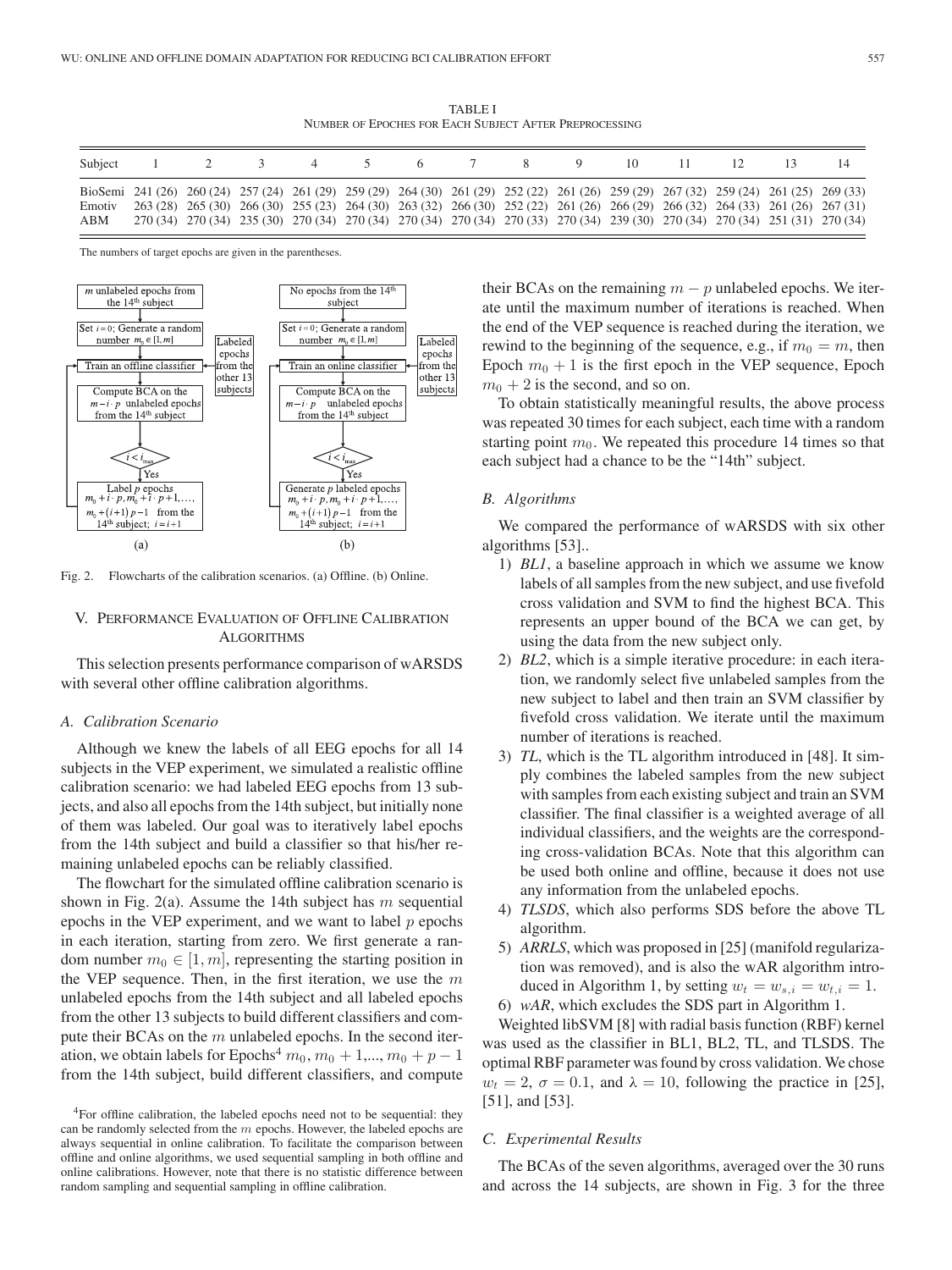

Fig. 3. Average BCAs of the seven offline algorithms across the 14 subjects, using different EEG headsets. (a) BioSemi. (b) ABM. (c) Emotiv.

headsets. Observe the following.

- 1) Generally, the performances of all algorithms (except BL1, which is not iterative) increased as more labeled subject-specific samples were available, which is intuitive.
- 2) BL2 cannot build a classifier when there were no labeled subject-specific samples at all (observe that the BCA for  $m_l = 0$  on the BL2 curve in Fig. 3 was always 0.5, representing random guess), but all TL/DA-based algorithms can, because they can make use of information from other subjects. Moreover, without any labeled subject-specific samples, wAR and wARSDS can build a classifier with a BCA of 68.20% for BioSemi, 61.45% for ABM, and 64.17% for Emotiv, much better than random guess.
- 3) Generally, the performance of TL was worse than BL2, suggesting that it cannot cope well with large individual differences among the subjects.<sup>5</sup>
- 4) TLSDS always outperformed TL. This is because TL used a very simple way to combine the labeled samples from the new and existing subjects, and hence an existing subject whose ERPs are significantly different from the new subject's would have a negative impact on the final BCA. SDS can identify and remove (some of) such subjects, and hence benefited the BCA.
- 5) ARRLS demonstrated the worst BCA, because all other algorithms explicitly handled class imbalance using



Fig. 4. Histograms of the AUPCs of the six algorithms on the three headsets. (Top) BioSemi. (Middle) ABM. (Bottom) Emotiv.

weights, whereas ARRLS did not. For our dataset, the nontarget class had seven times more samples than the target class, so many times ARRLS simply classified all samples as nontarget, resulting in a BCA of 0.5.

- 6) wAR and wARSDS significantly outperformed BL2, TL, TLSDS, and ARRLS. This is because a sophisticated DA approach was used in wAR and wARSDS, which explicitly considered class imbalance, and was optimized not only for high classification accuracy, but also for small structural risk and close feature similarity between the two domains.
- 7) wARSDS and wAR had very similar performance, but instead of using 13 auxiliary subjects, wARSDS only used on average 6.84 subjects for BioSemi, 6.03 subjects for ABM, and 6.85 subjects for Emotiv, corresponding to 47.38%, 53.62%, and 47.31% computational cost saving, respectively.

As in [51] and [53], we also performed comprehensive statistical tests to check if the performance differences among the six algorithms (BL1 was not included because it is not iterative) were statistically significant. We used the area under performance curve (AUPC) [31], [51], [53] to assess overall performance differences among these algorithms. The AUPC is the area under the curve of the BCAs obtained at each of the 30 runs and is normalized to  $[0, 1]$ . A larger AUPC value indicates a better overall classification performance.

First, we checked the normality of our data to see if parametric analysis of variance (ANOVA) tests can be used. The histograms of the  $30 \times 14 = 420$  AUPCs for each of the six algorithms on the three headsets are shown in Fig. 4. Observe that most of them are not even close to normal. Therefore, parametric ANOVA tests cannot be applied.

As a result, we used Friedman's test [15], a two-way nonparametric ANOVA where column effects are tested for significant differences after adjusting for possible row effects. We treated the algorithm type (BL2, TL, TLSDS, ARRLS, wAR, and wARSDS) as the column effects, with subjects as the row effects. Each combination of algorithm and subject had 30 values corresponding to 30 runs performed. Friedman's test showed statistically significant differences among the six algorithms for each headset (df =  $5, p = 0.00$ ).

Then, nonparametric multiple comparison tests using Dunn's procedure [13], [14] was used to determine if the difference between any pair of algorithms was statistically significant,

<sup>5</sup>Note that this does not conflict with the observation in [48], which said TL was better than BL2. This is because different datasets were used in the two studies: [48] downsampled the nontarget class to balance the two classes before testing the performances of different algorithms, whereas class imbalance was preserved in this paper. Moreover, Wu *et al.* [48] only considered the BioSemi headset and showed that TL outperformed BL2, but the performance difference between TL and BL2 decreased as  $m_l$  increases. This is also the case in Fig. 3(a), when  $m_l$  is small.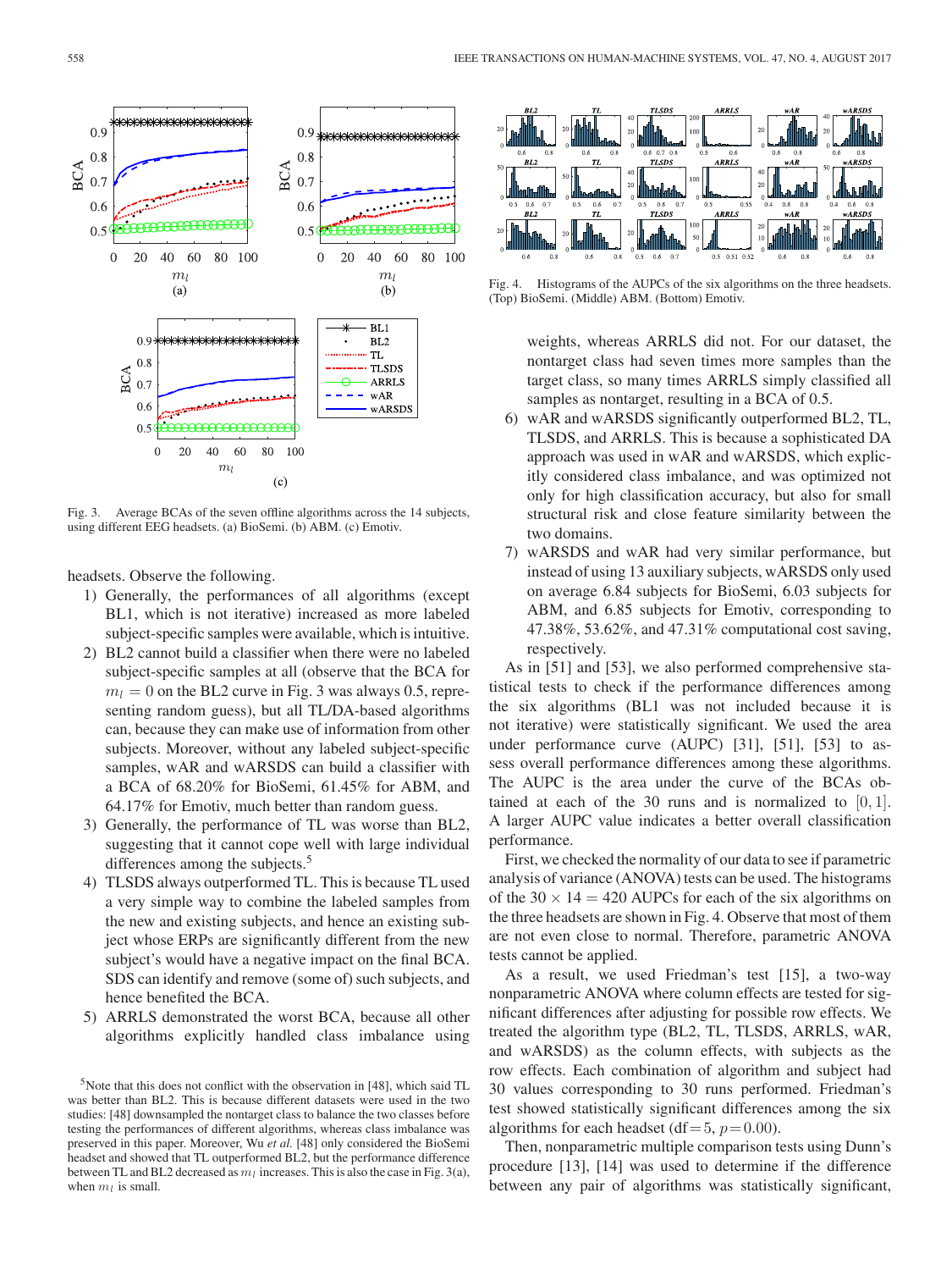

Fig. 5. Average BCAs of wAR and wARSDS for different parameters for the BioSemi headset. (a)  $\sigma$ . (b)  $\lambda_P$  and  $\lambda_Q$ .

with a *p*-value correction using the false discovery rate method [4]. The results showed that the performances of wAR and wARSDS were statistically significantly different from BL2, TL, TLSDS, and ARRLS for each headset ( $p = 0.0000$  for all cases, except  $p = 0.0031$  for ABM wAR vs BL2, and  $p = 0.0004$  for ABM wARSDS versus BL2). There was no statistically significant performance difference between wAR and wARSDS ( $p = 0.2602$  for BioSemi,  $p = 0.2734$  for ABM, and  $p = 0.4365$  for Emotiv).

In summary, we have demonstrated that given the same number of labeled subject-specific training samples, wAR and wARSDS can significantly improve the offline calibration performance. In other words, given a desired classification accuracy, wAR and wARSDS can significantly reduce the number of labeled subject-specific training samples. For example, in Fig. 3(a), the average BCA of BL2 is 71.14%, given 100 labeled subject-specific training samples. However, to achieve that BCA, on average wAR and wARSDS only need five samples, corresponding to 95% saving of the labeling effort. Moreover, Fig. 3(a) also shows that, without using any labeled subject-specific samples, wAR and wARSDS can achieve similar performance as BL2 which uses 65 samples. Similar observations can also be made for the ABM and Emotiv headsets.

#### *D. Parameter Sensitivity Analysis*

In this subsection, we study the sensitivity of wAR and wARSDS to parameters  $\sigma$  and  $\lambda_P$  ( $\lambda_Q$ ). To save space, we only show the BCA results for the BioSemi headset. Similar results were obtained from the other two headsets.

The average BCAs of wAR and wARSDS for different  $\sigma$ ( $\lambda_P$  and  $\lambda_Q$  were fixed at 10) are shown in Fig. 5(a), and for different  $\lambda_P$  and<sup>6</sup>  $\lambda_Q$  ( $\sigma$  was fixed at 0.1) are shown in Fig. 5(b). Observe from Fig. 5(a) that both wAR and wARSDS achieved good BCAs for  $\sigma \in [0.0001, 1]$ , and from Fig. 5(b) that both wAR and wARSDS achieved good BCAs for  $\lambda_P \in [10, 100]$ and  $\lambda_Q \in [10, 100]$ . Moreover,  $\sigma$ ,  $\lambda_P$ , and  $\lambda_Q$  have more impact to the BCA when  $m_l$  is small. As  $m_l$  increases, the impact diminishes. This is intuitive, as the need for transfer diminishes as the amount of labeled target domain data increases.

# VI. PERFORMANCE EVALUATION OF ONLINE CALIBRATION **ALGORITHMS**

This selection compares the performance of OwARSDS with several other online calibration algorithms.

#### *A. Online Calibration Scenario*

Although we knew the labels of all EEG epochs for all 14 subjects in the experiment, we simulated a realistic online calibration scenario: we had labeled EEG epochs from 13 subjects, but initially no epoch from the 14th subject; we generated labeled epochs from the 14th subject iteratively and sequentially on-the-fly, which were used to train a classifier to label the remaining epochs from that subject.

The flowchart for the simulated online calibration scenario is shown in Fig. 2(b). Compared with the offline calibration scenario in Fig. 2(a), the main difference is that offline calibration has access to all  $m$  unlabeled samples from the 14th subject, but online calibration does not.

More specifically, assume the 14th subject has  $m$  sequential epochs in the VEP experiment, and we want to label  $p$ epochs in each iteration, starting from zero. We first generate a random number  $m_0 \in [1, m]$ , representing the starting position in the VEP sequence. Then, in the first iteration, we use all labeled epochs from the other 13 subjects to build different classifiers and compute their BCAs on the  $m$  unlabeled epochs. In the second iteration, we generated labeled Epochs  $m_0$ ,  $m_0 + 1,..., m_0 + p - 1$  from the 14th subject, build different classifiers and compute their BCAs on the remaining  $m - n$ ent classifiers, and compute their BCAs on the remaining  $m - p$ unlabeled epochs. We iterate until the maximum number of iterations is reached. To obtain statistically meaningful results, the above process was repeated 30 times for each subject, each time with a random starting point  $m_0$ . The whole process was repeated 14 times so that each subject had a chance to be the "14th" subject.

#### *B. Online Calibration Algorithms*

We compared the performances of OwARSDS with five other algorithms.

- 1) *BL1* in Section V-B.
- 2) *BL2* in Section V-B, using different PCA features.
- 3) *TL* in Section V-B, using different PCA features.
- 4) *TLSDS*, which is the above TL algorithm with SDS.
- 5) *OwAR*, which uses all existing subjects, instead of performing SDS.

<sup>6</sup>We always assigned  $\lambda_P$  and  $\lambda_Q$  identical value because they are conceptually close.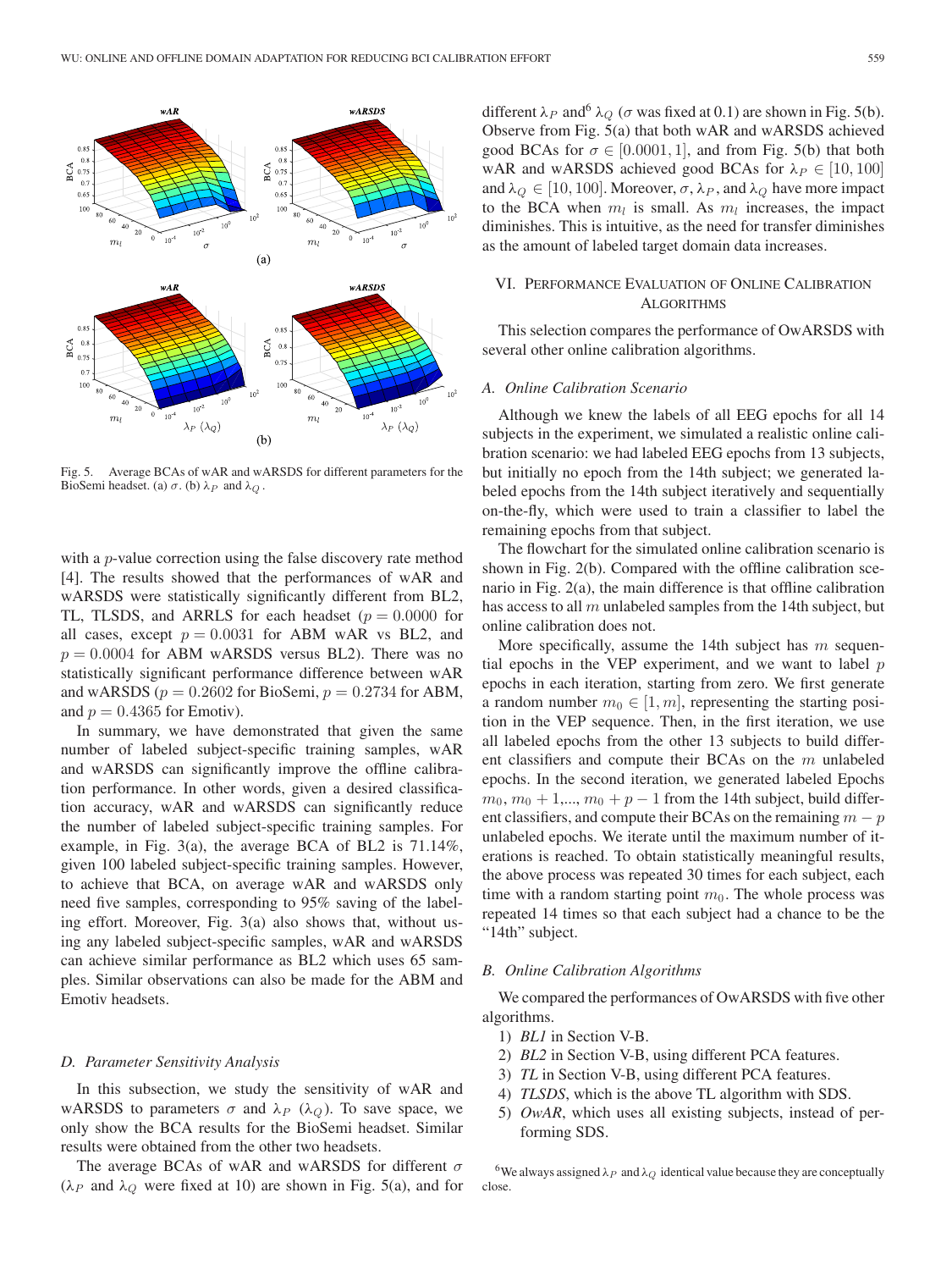

Fig. 6. Average BCAs of the six online algorithms across the 14 subjects, using different EEG headsets. (a) BioSemi. (b) ABM. (c) Emotiv.

Again, weighted libSVM [8] with RBF kernel was used as the classifier in BL1, BL2, TL, and TLSDS. We chose  $w_t = 2$ ,  $\sigma = 0.1$ , and  $\lambda = 10$ .

Note that the online algorithms still used PCA features, but they were computed differently from those in offline calibration. In offline calibration, we had access to the  $m_l$  labeled samples plus the  $m_u$  unlabeled samples; therefore, the PCA bases can be precomputed from all  $m_l + m_u$  samples and kept fixed in each iteration. However, in online calibration, we only had access to the  $m_l$  labeled samples; therefore, the PCA bases were computed from the  $m_l$  samples only, and we updated them in each iteration as  $m_l$  changed.

#### *C. Experimental Results*

The BCAs of the six algorithms, averaged over the 30 runs and across the 14 subjects, are shown in Fig. 6 for different EEG headsets. The observations made in Section V-C for offline calibration still hold here, except that ARRLS was not included in online calibration. Particularly, both OwAR and OwARSDS achieved much better performance than BL2, TL, and TLSDS. However, instead of using 13 auxiliary subjects in OwAR, OwARSDS only used on average 6.51 subjects for BioSemi, 6.01 subjects for ABM, and 7.09 subjects for Emotiv, corresponding to 49.92%, 53.77%, and 45.46% computational cost saving, respectively.

Friedman's test showed statistically significant performance differences among the five algorithms (excluding BL1, which is not iterative) for each headset (df = 4,  $p = 0.00$ ). Dunn's procedure showed that the BCAs of OwAR and OwARSDS are statistically significantly different from BL2, TL, and TLSDS for each headset ( $p = 0.0002$  for ABM OwARSDS versus BL2,  $p = 0.0001$  for ABM OwARSDS versus TLSDS, and  $p = 0.0000$  in all other cases). There was no statistically significant performance difference between OwAR and OwARSDS ( $p = 0.0682$  for BioSemi,  $p = 0.1929$  for ABM, and  $p = 0.3554$  for Emotiv).

In summary, we have demonstrated that given the same number of labeled subject-specific training samples, OwAR and OwARSDS can significantly improve the online calibration performance. In other words, given a desired classification accuracy, OwAR and OwARSDS can significantly reduce the number of labeled subject-specific samples. For example, in Fig. 6(a), the average BCA of BL2 was 72.34%, given 100 labeled subject-specific training samples. However, to achieve that BCA, on average, OwAR only needed 15 samples, and OwARSDS only needed 20 samples, corresponding to 85% and 80% saving of labeling effort, respectively. Moreover, Fig. 6(a) also shows that, without using any labeled subjectspecific samples, OwAR and OwARSDS can achieve similar BCA as BL2 which used 60 labeled subject-specific samples. Similar observations can also be made for the ABM and Emotiv headsets.

#### VII. COMPARISON OF OFFLINE AND ONLINE ALGORITHMS

This section compares the performances of wARSDS and OwARSDS (wAR and OwAR). Intuitively, we expect the performances of the offline calibration algorithms to be better than their online counterparts, because: 1) offline calibration uses all  $m_l + m_u$  EEG epochs to compute the PCA bases, whereas online calibration only uses  $m_l$  epochs; therefore, the PCA bases in offline calibration should be more representative; and 2) offline calibration also uses the  $m_u$  unlabeled epochs in the optimization, whereas online calibration does not; therefore, offline calibration makes use of more information. In other words, offline calibration makes use of semisupervised learning, whereas online calibration does not.

The average performances of wAR, wARSDS, OwAR, and OwARSDS across the 14 subjects are shown in Fig. 7. Observe that the results were consistent with our expectation: for all three headsets, the offline algorithms (wAR and wARSDS) achieved better BCAs than their online counterparts (OwAR and OwARSDS). Additionally, Fig. 7 shows that the algorithms had best performance using the BioSemi headset and worst performance using the ABM headset. This is not surprising, as BioSemi used the most number of channels, and it was wired, which means better signal quality. The ABM headset had the least number of channels, and was wireless. Moreover, epochs with incorrect button presses were filtered out for BioSemi and Emotiv headsets, but not for most subjects for the ABM headset. Therefore, the epochs in ABM were noisier.

We also performed statistical tests to check if the performance differences among the four algorithms were statistically significant. Friedman's test showed statistically significant differences among the four algorithms for BioSemi  $(df = 3, p = 0.00)$  and Emotiv  $(df = 3, p = 0.04)$ , but not ABM (df = 3,  $p = 0.38$ ). Dunn's procedure showed that for BioSemi the BCAs of wAR and OwAR were statistically significantly different ( $p = 0.0043$ ), so were BCAs of wARSDS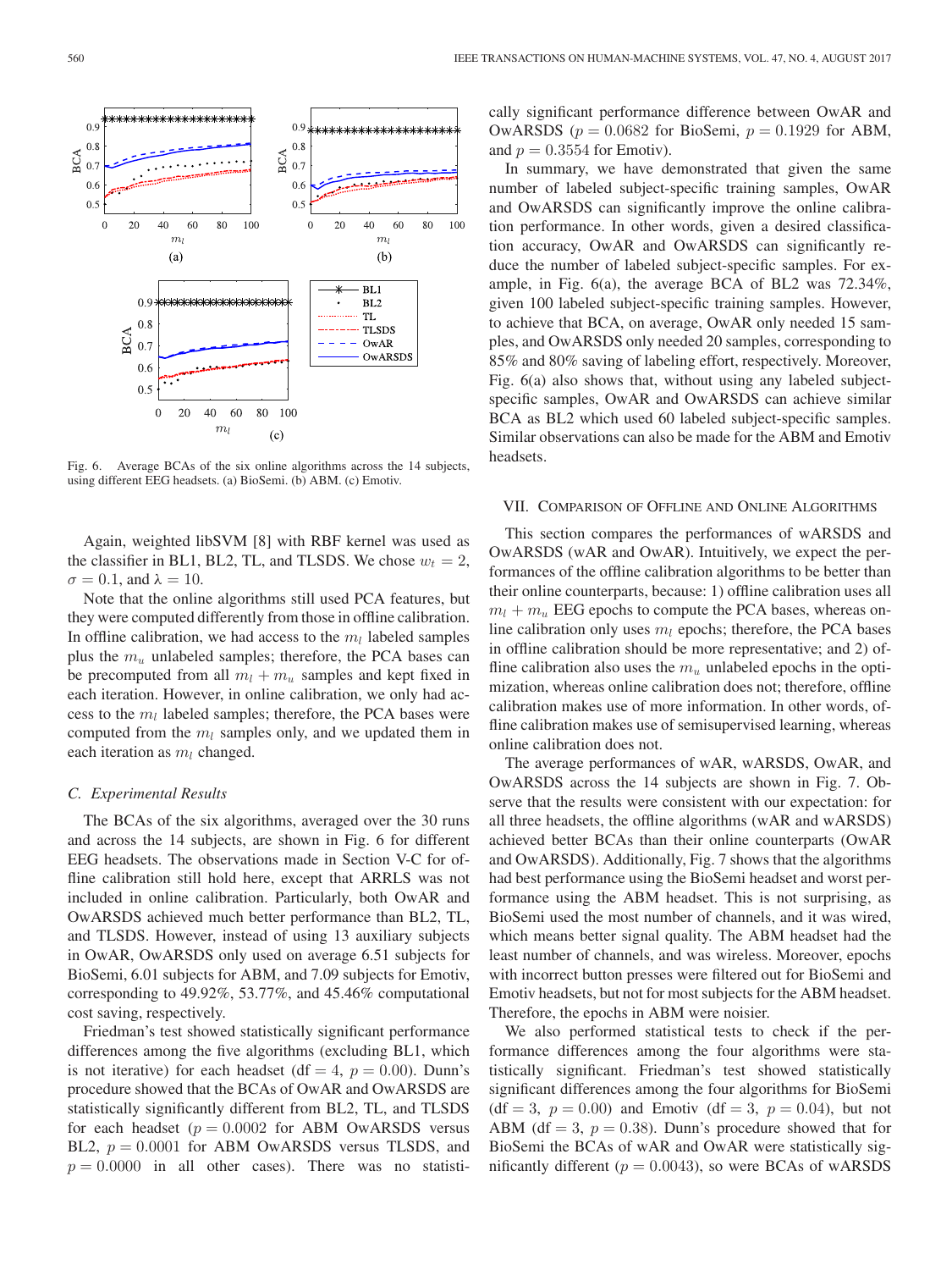

Fig. 7. Average BCAs of wAR, wARSDS, OwAR, and OwARSDS across the 14 subjects, using different EEG headsets. (a) BioSemi. (b) ABM. (c) Emotiv.

and OwARSDS ( $p = 0.0000$ ). For ABM and Emotiv, the performance differences between online and offline algorithms were not statistically significant ( $p = 0.5043$  for ABM wAR versus OwAR,  $p = 0.1959$  for ABM wARSDS versus OwARSDS,  $p = 0.0838$  for Emotiv wAR versus OwAR, and  $p = 0.0514$ for Emotiv wARSDS versus OwARSDS).

In conclusion, we have shown that generally the offline wAR and wARSDS algorithms, which include a semisupervised learning component, can achieve better calibration performance than the corresponding online OwAR and OwARSDS algorithms, i.e., semisupervised learning is effective.

## VIII. CONCLUSION

Single-trial classification of ERPs in EEG signals is used in many BCI applications. However, because different subjects have different neural responses to even the same stimulus, it is very difficult to build a generic ERP classifier whose parameters fit all subjects. Therefore, the classifier needs to be calibrated for each individual subject, using some labeled subject-specific data. Reducing this calibration effort, i.e., minimizing the number of labeled subject-specific data required in the calibration, would greatly increase the utility of a BCI system. This paper introduced both online and offline wAR algorithms for this purpose. We have demonstrated using a VEP oddball task and three different EEG headsets that both algorithms can cope well with the class-imbalance problem, which is intrinsic in many real-world BCI applications, and they also significantly outperformed several other algorithms. We also compared the performances of the online and offline wAR algorithms in identical experimental settings and showed that the offline wAR algorithm, which includes an extra semisupervised component than the online wAR algorithm, can achieve better calibration performance, i.e., semisupervised learning is effective in BCI calibration. Moreover, we further proposed an SDS approach, which can reduce the computational cost of both online and offline wAR algorithms by about 50%.

We expect our algorithms to find broad applications in various BCI calibration scenarios, and beyond. The most intuitive BCI calibration scenario, as described in this paper, is to reduce the subject-specific calibration data requirement by making use of relevant data from other subjects. Another scenario is to make use of the same subject's data from previous usages to facilitate a new calibration. For example, the subject may need to work on the same BCI task at different locations using different EEG headsets (office, home, etc.), or may upgrade a BCI game with a new EEG headset. In such applications, wAR can be used to make use of the data obtained from a previous EEG headset to facilitate the calibration for the new headset, as introduced in [51]. Of course, the above two scenarios can also be combined: auxiliary data from other subjects and from the subject himself/herself can be integrated to expedite the calibration. Furthermore, because of human–machine mutual adaptation and nonstationarity, a well-calibrated BCI system may degrade gradually. The proposed wAR algorithms can be used to recalibrate it from time to time. Additionally, EEGs, together with many other body signals (facial expressions, speech, gesture, galvanic skin response, etc.), are also frequently used in affective computing [34], "computing that relates to, arises from, or deliberately influences emotion or other affective phenomena." The wAR algorithms can also be used to handle individual differences and nonstationarity in such applications.

Finally, we need to point out that the current wAR algorithms still have some limitations, which will be improved in our future research. First, we will develop incremental updating rules to reduce their computational cost. Second, we will develop criteria to determine when a negative transfer may occur and hence use subject-only calibration data in such cases. Third, although wAR can map the features to a new kernel space to make them more consistent across the source and target domains, it still relies on good initial features. Simple PCA features were used in this paper. In our future research, we will consider more sophisticated and robust features, e.g., the information geometry [2].

#### ACKNOWLEDGMENT

The author would like to thank S. Kerick, J. Vettel, A. Ries, and D. W. Hairston at the U.S. Army Research Laboratory (ARL) for designing the experiment and collecting the data, and B. J. Lance and V. J. Lawhern from the ARL for helpful discussions.

#### **REFERENCES**

[1] M. Alamgir, M. Grosse-Wentrup, and Y. Altun, "Multitask learning for brain-computer interfaces," in *Proc. 13th Int. Conf. Artif. Intell. Stat.*, Sardinia, Italy, May 2010, pp. 17–24.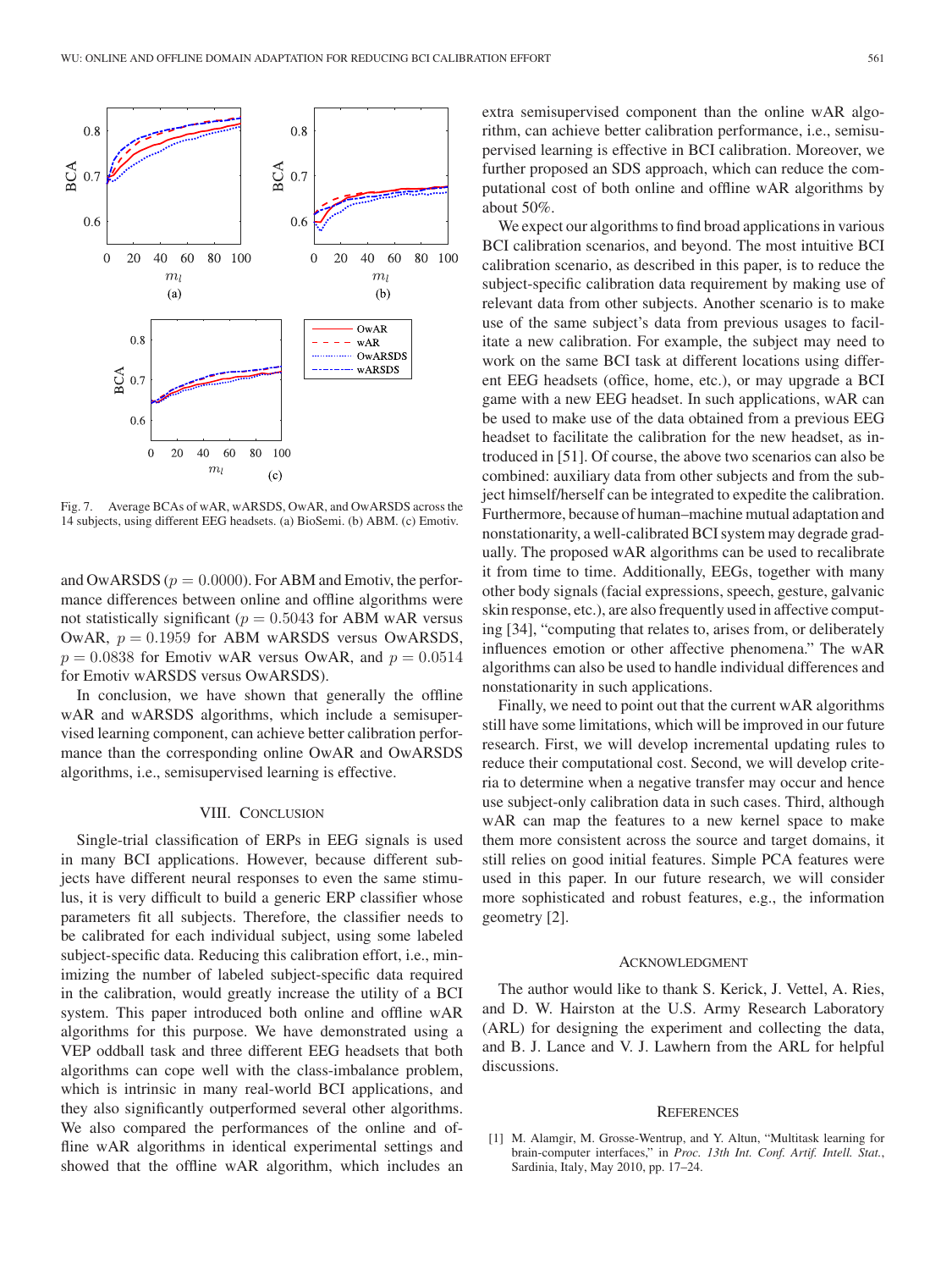- [2] A. Barachant, S. Bonnet, M. Congedo, and C. Jutten, "Multiclass braincomputer interface classification by Riemannian geometry," *IEEE Trans. Biomed. Eng.*, vol. 59, no. 4, pp. 920–928, Apr. 2012.
- [3] M. Belkin, P. Niyogi, and V. Sindhwani, "Manifold regularization: A geometric framework for learning from labeled and unlabeled examples," *J. Mach. Learn. Res.*, vol. 7, pp. 2399–2434, 2006.
- [4] Y. Benjamini and Y. Hochberg, "Controlling the false discovery rate: A practical and powerful approach to multiple testing," *J. Roy. Statist. Soc., Ser. B (Methodol.)*, vol. 57, pp. 289–300, 1995.
- [5] N. Bigdely-Shamlo, A. Vankov, R. Ramirez, and S. Makeig, "Brain activity-based image classification from rapid serial visual presentation," *IEEE Trans. Neural Syst. Rehabil. Eng.*, vol. 16, no. 5, pp. 432–441, Oct. 2008.
- [6] D. Bottger, C. S. Herrmann, and D. Y. von Cramon, "Amplitude differences of evoked alpha and gamma oscillations in two different age groups," *Int. J. Psychophysiol.*, vol. 45, pp. 245–251, 2002.
- [7] K. B. Bulayeva, T. A. Pavlova, and G. G. Guseynov, "Visual evoked potentials: Phenotypic and genotypic variability," *Behav. Genetics*, vol. 23, no. 5, pp. 443–447, 1993.
- [8] C.-C. Chang and C.-J. Lin, "LIBSVM: A library for support vector machines," *ACM Trans. Intell. Syst. Technol.*, vol. 2, no. 3, 2011, Art. no. 27. [Online]. Available: http://www.csie.ntu.edu.tw/∼cjlin/libsvm
- [9] O. Chapelle, B. Scholkopf, and A. Zien, *Semi-Supervised Learning*. Boston, MA, USA: MIT Press, 2006.
- [10] M. M. Chun and M. C. Potter, "A two-stage model for multiple target detection in rapid serial visual presentation," *J. Exp. Psychol., Human. Perception Perform.*, vol. 21, no. 1, pp. 109–127, 1995.
- [11] S. Crottaz-Herbette and V. Menon, "Where and when the anterior cingulate cortex modulates attentional response: Combined fMRI and ERP evidence," *J. Cogn. Neurosci.*, vol. 18, no. 5, pp. 766–780, 2006.
- [12] A. Delorme and S. Makeig, "EEGLAB: An open source toolbox for analysis of single-trial EEG dynamics including independent component analysis," *J. Neurosci. Methods*, vol. 134, pp. 9–21, 2004.
- [13] O. Dunn, "Multiple comparisons among means," *J. Amer. Statist. Assoc.*, vol. 56, pp. 62–64, 1961.
- [14] O. Dunn, "Multiple comparisons using rank sums," *Technometrics*, vol. 6, pp. 214–252, 1964.
- [15] M. Friedman, "A comparison of alternative tests of significance for the problem of m rankings," *Ann. Math. Statist*, vol. 11, no. 1, pp. 86–92, 1940.
- [16] M. Grosse-Wentrup, C. Liefhold, K. Gramann, and M. Buss, "Beamforming in noninvasive brain computer interfaces," *IEEE Trans. Biomed. Eng.*, vol. 56, no. 4, pp. 1209–1219, Oct. 2009.
- [17] S. A. Huettel and G. McCarthy, "What is odd in the oddball task? Prefrontal cortex is activated by dynamic changes in response strategy," *Neuropsychologia*, vol. 42, pp. 379–386, 2004.
- [18] N. Japkowicz and S. Stephen, "The class imbalance problem: A systematic study," *Intell. Data Anal.*, vol. 6, no. 5, pp. 429–449, 2002.
- [19] V. Jayaram, M. Alamgir, Y. Altun, B. Scholkopf, and M. Grosse-Wentrup, "Transfer learning in brain-computer interfaces," *IEEE Comput. Intell. Mag.*, vol. 11, no. 1, pp. 20–31, Feb. 2016.
- [20] P.-J. Kindermans, H. Verschore, D. Verstraeten, and B. Schrauwen, "A P300 BCI for the masses: Prior information enables instant unsupervised spelling," in *Proc. Neural Inf. Process. Syst. Conf.*, Lake Tahoe, NV, USA, Dec. 2012, pp. 719–727.
- [21] M. Kuba, J. Kremlacek, J. Langrova, Z. Kubova, J. Szanyi, and F. Vit,, "Aging effect in pattern, motion and cognitive visual evoked potentials," *Vis. Res.*, vol. 62, no. 1, pp. 9–16, 2012.
- [22] V. J. Lawhern, D. J. Slayback, D. Wu, and B. J. Lance, "Efficient labeling of EEG signal artifacts using active learning," in *Proc. IEEE Int. Conf. Syst., Man, Cybern.*, Hong Kong, Oct. 2015, pp. 3217–3222.
- [23] Y. Li and C. Guan, "Joint feature re-extraction and classification using an iterative semi-supervised support vector machine algorithm," *Mach. Learn.*, vol. 71, no. 1, pp. 33–53, 2008.
- [24] R. Lomasky, C. E. Brodley, M. Aernecke, D. Walt, and M. Friedl, "Active class selection," in *Proc. 18th Eur. Conf. Mach. Learn.*, Warsaw, Poland, Sep. 2007, pp. 640–647.
- [25] M. Long, J. Wang, G. Ding, S. J. Pan, and P. S. Yu, "Adaptation regularization: A general framework for transfer learning," *IEEE Trans. Knowl. Data Eng.*, vol. 26, no. 5, pp. 1076–1089, May 2014.
- [26] R. Longadge, S. S. Dongre, and L. Malik, "Class imbalance problem in data mining: Review," *Int. J. Comput. Sci. Netw.*, vol. 2, no. 1, p. 83, 2013.
- [27] F. Lotte and C. Guan, "Learning from other subjects helps reducing brain-computer interface calibration time," in *Proc. IEEE Int.*

*Conf. Acoust. Speech Signal Process.*, Dallas, TX, USA, Mar. 2010, pp. 614–617.

- [28] F. Lotte and C. Guan, "Regularizing common spatial patterns to improve BCI designs: Unified theory and new algorithms," *IEEE Trans. Biomed. Eng.*, vol. 58, no. 2, pp. 355–362, Feb. 2011.
- [29] F. Lotte, "Signal processing approaches to minimize or suppress calibration time in oscillatory activity-based brain-computer interfaces," *Proc. IEEE*, vol. 103, no. 6, pp. 871–890, Jun. 2015.
- [30] S. Makeig, C. Kothe, T. Mullen, N. Bigdely-Shamlo, Z. Zhang, and K. Kreutz-Delgado, "Evolving signal processing for brain-computer interfaces," *Proc. IEEE*, vol. 100, Special Centennial Issue, pp. 1567–1584, May 2012.
- [31] A. Marathe, V. Lawhern, D. Wu, D. Slayback, and B. Lance, "Improved neural signal classification in a rapid serial visual presentation task using active learning," *IEEE Trans. Neural Syst. Rehabil. Eng.*, vol. 24, no. 3, pp. 333–343, Mar. 2016.
- [32] S. J. Pan and Q. Yang, "A survey on transfer learning," *IEEE Trans. Knowl. Data Eng.*, vol. 22, no. 10, pp. 1345–1359, Oct. 2010.
- [33] L. Parra et al., "Spatiotemporal linear decoding of brain state," *IEEE Signal Process. Mag.*, vol. 25, no. 1, pp. 107–115, 2008.
- [34] R. Picard, *Affective Computing*. Cambridge, MA, USA: MIT Press, 1997.
- [35] E. A. Pohlmeyer, J. Wang, D. C. Jangraw, B. Lou, S.-F. Chang, and P. Sajda, "Closing the loop in cortically-coupled computer vision: A braincomputer interface for searching image databases," *J. Neural Eng.*, vol. 8, no. 3, 2011, Art. no. 036025.
- [36] M. C. Potter, "Short-term conceptual memory for pictures," *J. Exp. Psychol., Human Learn.*, vol. 2, no. 5, pp. 509–522, 1976.
- [37] F. Provost, "Machine learning from imbalanced data sets 101," AAAI, Palo Alto, CA, USA, Tech. Rep. WS-00-05, 2000.
- [38] A. J. Ries, J. Touryan, J. Vettel, K. McDowell, and W. D. Hairston, "A comparison of electroencephalography signals acquired from conventional and mobile systems," *J. Neurosci. Neuroeng.*, vol. 3, no. 1, pp. 10–20, 2014.
- [39] P. Sajda *et al.*, "In a blink of an eye and a switch of a transistor: Cortically coupled computer vision," *Proc. IEEE*, vol. 98, no. 3, pp. 462–478, Mar. 2010.
- [40] W. Samek, F. Meinecke, and K.-R. Muller, "Transferring subspaces between subjects in brain-computer interfacing," *IEEE Trans. Biomed. Eng.*, vol. 60, no. 8, pp. 2289–2298, Aug. 2013.
- [41] B. Scholkopf and A. J. Smola, *Learning With Kernels: Support Vector Machines, Regularization, Optimization, and Beyond*. Cambridge, MA, USA: MIT Press, 2001.
- [42] B. Settles, "Active learning literature survey," Univ. Wisconsin–Madison, Madison, WI, USA, Comput. Sci. Tech. Rep. 1648, 2009.
- [43] US Department of Defense Office of the Secretary of Defense, "Code of federal regulations protection of human subjects," Government Printing Office, Washington, DC, USA, no. 32 CFR 19, 1999.
- [44] U.S Department of the Army, "Use of volunteers as subjects of research," Government Printing Office, Washington, DC, USA, no. AR 70–25, 1990.
- [45] V. Vapnik, *Statistical Learning Theory*. New York, NY, USA: Wiley, 1998.
- [46] P. Wang, J. Lu, B. Zhang, and Z. Tang, "A review on transfer learning for brain-computer interface classification," in *Proc. 5th Int. Conf. Inf. Sci. Technol.*, Changsha, China, Apr. 2015, pp. 315–322.
- [47] D. Wu, C.-H. Chuang, and C.-T. Lin, "Online driver's drowsiness estimation using domain adaptation with model fusion," in *Proc. Int. Conf. Affective Comput. Intell. Interact.*, Xi'an, China, Sep. 2015, pp. 904–910.
- [48] D. Wu, B. J. Lance, and V. J. Lawhern, "Active transfer learning for reducing calibration data in single-trial classification of visually-evoked potentials," in *Proc. IEEE Int. Conf. Syst., Man, Cybern.*, San Diego, CA, USA, Oct. 2014, pp. 2801–2807.
- [49] D. Wu, B. J. Lance, and T. D. Parsons, "Collaborative filtering for braincomputer interaction using transfer learning and active class selection," *PLoS ONE*, vol. 8, 2013, Art. no. e56624.
- [50] D. Wu, V. J. Lawhern, S. Gordon, B. J. Lance, and C.-T. Lin, "Offline EEGbased driver drowsiness estimation using enhanced batch-mode active learning (EBMAL) for regression," in *Proc. IEEE Int. Conf. Syst., Man Cybern.*, Budapest, Hungary, Oct. 2016.
- [51] D. Wu, V. J. Lawhern, W. D. Hairston, and B. J. Lance, "Switching EEG headsets made easy: Reducing offline calibration effort using active weighted adaptation regularization," *IEEE Trans. Neural Syst. Rehabil. Eng.*, to be published, doi: 10.1109/TNSRE.2016.2544108.